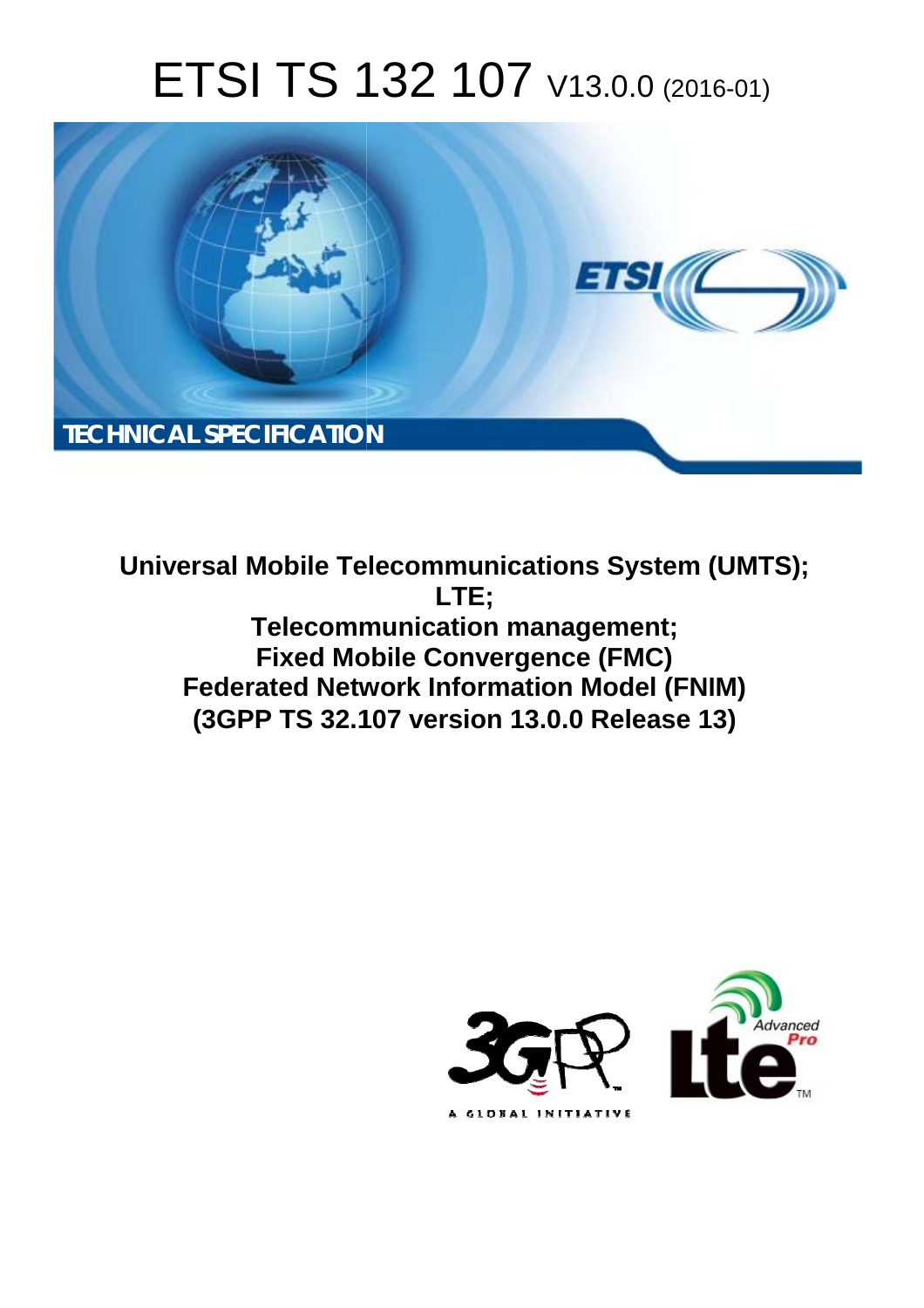Reference RTS/TSGS-0532107vd00

> Keywords LTE,UMTS

#### *ETSI*

#### 650 Route des Lucioles F-06921 Sophia Antipolis Cedex - FRANCE

Tel.: +33 4 92 94 42 00 Fax: +33 4 93 65 47 16

Siret N° 348 623 562 00017 - NAF 742 C Association à but non lucratif enregistrée à la Sous-Préfecture de Grasse (06) N° 7803/88

#### *Important notice*

The present document can be downloaded from: <http://www.etsi.org/standards-search>

The present document may be made available in electronic versions and/or in print. The content of any electronic and/or print versions of the present document shall not be modified without the prior written authorization of ETSI. In case of any existing or perceived difference in contents between such versions and/or in print, the only prevailing document is the print of the Portable Document Format (PDF) version kept on a specific network drive within ETSI Secretariat.

Users of the present document should be aware that the document may be subject to revision or change of status. Information on the current status of this and other ETSI documents is available at <http://portal.etsi.org/tb/status/status.asp>

If you find errors in the present document, please send your comment to one of the following services: <https://portal.etsi.org/People/CommiteeSupportStaff.aspx>

#### *Copyright Notification*

No part may be reproduced or utilized in any form or by any means, electronic or mechanical, including photocopying and microfilm except as authorized by written permission of ETSI.

The content of the PDF version shall not be modified without the written authorization of ETSI. The copyright and the foregoing restriction extend to reproduction in all media.

> © European Telecommunications Standards Institute 2016. All rights reserved.

**DECT**TM, **PLUGTESTS**TM, **UMTS**TM and the ETSI logo are Trade Marks of ETSI registered for the benefit of its Members. **3GPP**TM and **LTE**™ are Trade Marks of ETSI registered for the benefit of its Members and of the 3GPP Organizational Partners.

**GSM**® and the GSM logo are Trade Marks registered and owned by the GSM Association.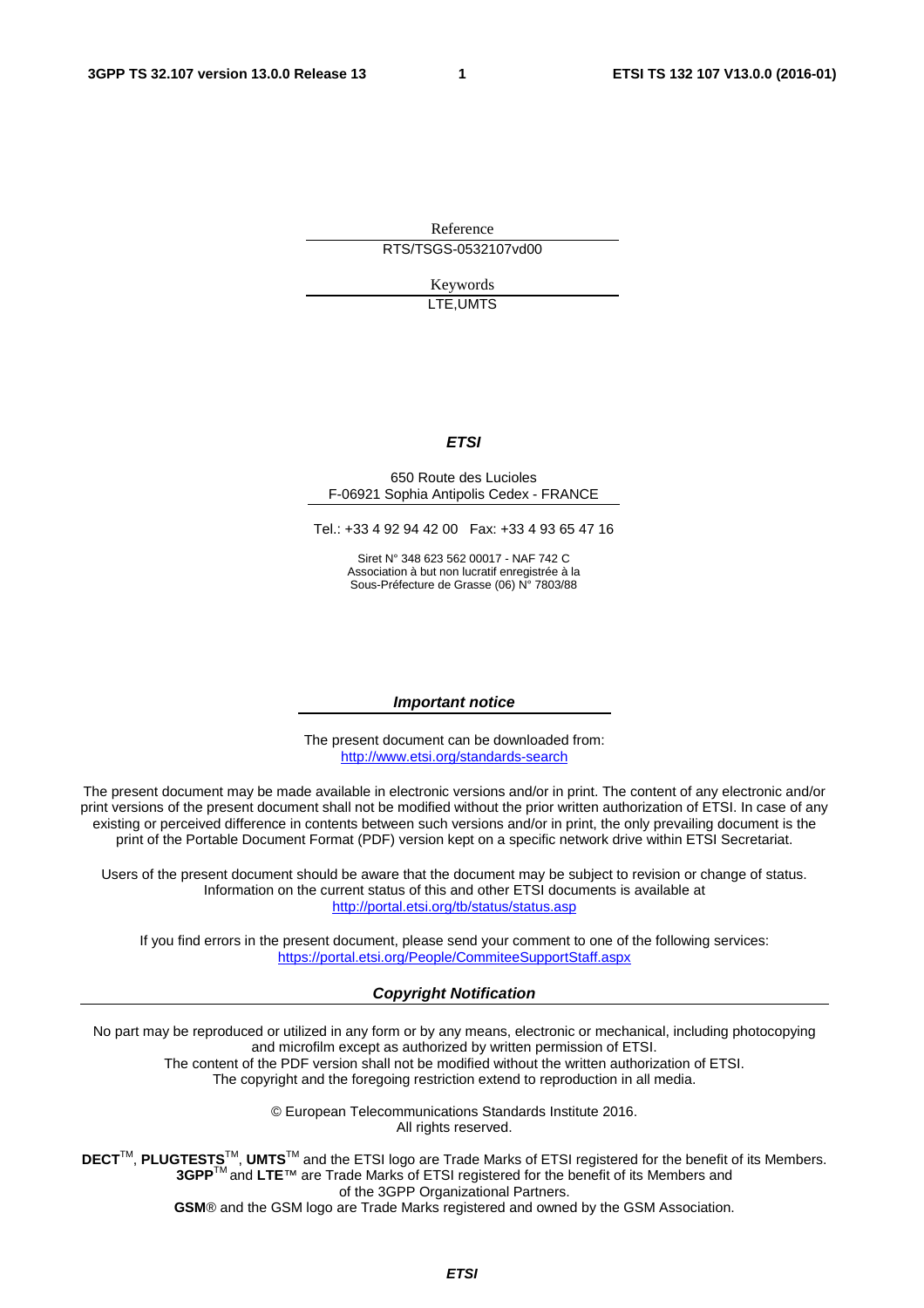### Intellectual Property Rights

IPRs essential or potentially essential to the present document may have been declared to ETSI. The information pertaining to these essential IPRs, if any, is publicly available for **ETSI members and non-members**, and can be found in ETSI SR 000 314: *"Intellectual Property Rights (IPRs); Essential, or potentially Essential, IPRs notified to ETSI in respect of ETSI standards"*, which is available from the ETSI Secretariat. Latest updates are available on the ETSI Web server [\(https://ipr.etsi.org/](https://ipr.etsi.org/)).

Pursuant to the ETSI IPR Policy, no investigation, including IPR searches, has been carried out by ETSI. No guarantee can be given as to the existence of other IPRs not referenced in ETSI SR 000 314 (or the updates on the ETSI Web server) which are, or may be, or may become, essential to the present document.

### Foreword

This Technical Specification (TS) has been produced by ETSI 3rd Generation Partnership Project (3GPP).

The present document may refer to technical specifications or reports using their 3GPP identities, UMTS identities or GSM identities. These should be interpreted as being references to the corresponding ETSI deliverables.

The cross reference between GSM, UMTS, 3GPP and ETSI identities can be found under [http://webapp.etsi.org/key/queryform.asp.](http://webapp.etsi.org/key/queryform.asp)

### Modal verbs terminology

In the present document "**shall**", "**shall not**", "**should**", "**should not**", "**may**", "**need not**", "**will**", "**will not**", "**can**" and "**cannot**" are to be interpreted as described in clause 3.2 of the [ETSI Drafting Rules](http://portal.etsi.org/Help/editHelp!/Howtostart/ETSIDraftingRules.aspx) (Verbal forms for the expression of provisions).

"**must**" and "**must not**" are **NOT** allowed in ETSI deliverables except when used in direct citation.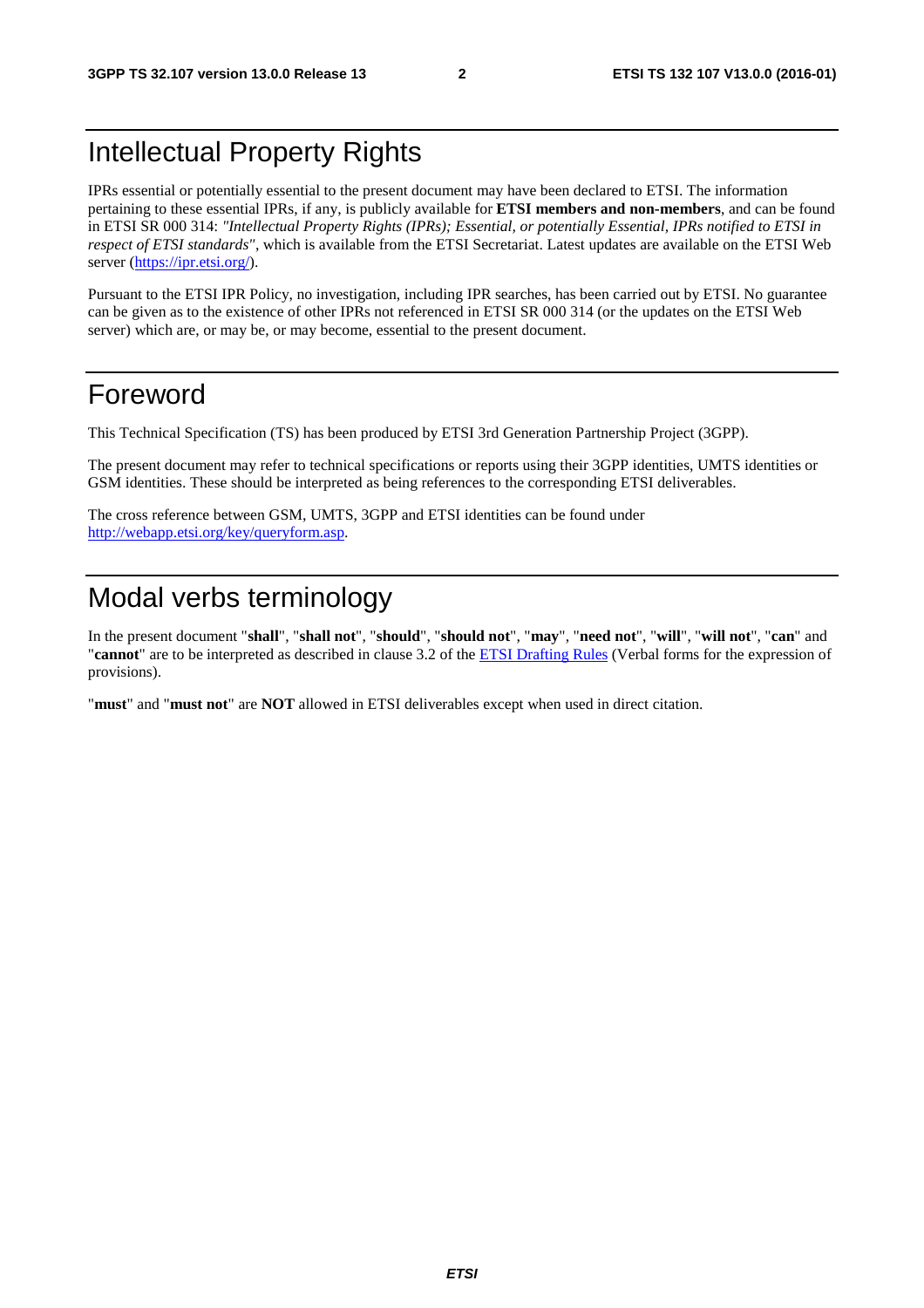$\mathbf{3}$ 

# Contents

| 1          |                               |                                                   |  |  |  |  |  |
|------------|-------------------------------|---------------------------------------------------|--|--|--|--|--|
| 2          |                               |                                                   |  |  |  |  |  |
|            |                               |                                                   |  |  |  |  |  |
| 3          |                               |                                                   |  |  |  |  |  |
| 3.1<br>3.2 |                               |                                                   |  |  |  |  |  |
|            |                               |                                                   |  |  |  |  |  |
| 4          |                               |                                                   |  |  |  |  |  |
| 4.1<br>4.2 |                               |                                                   |  |  |  |  |  |
| 4.2.1      |                               |                                                   |  |  |  |  |  |
| 4.2.2      |                               |                                                   |  |  |  |  |  |
| 4.2.3      |                               |                                                   |  |  |  |  |  |
|            |                               |                                                   |  |  |  |  |  |
| 5          |                               |                                                   |  |  |  |  |  |
| 5.1        |                               |                                                   |  |  |  |  |  |
| 5.2        |                               |                                                   |  |  |  |  |  |
| 5.3        |                               |                                                   |  |  |  |  |  |
| 5.4        |                               |                                                   |  |  |  |  |  |
| 5.5        |                               |                                                   |  |  |  |  |  |
| 5.6<br>5.7 |                               |                                                   |  |  |  |  |  |
| 5.8        |                               |                                                   |  |  |  |  |  |
| 5.9        |                               |                                                   |  |  |  |  |  |
| 6          |                               |                                                   |  |  |  |  |  |
| 6.1        |                               |                                                   |  |  |  |  |  |
| 6.2        |                               |                                                   |  |  |  |  |  |
| 6.3        |                               |                                                   |  |  |  |  |  |
| 6.4        |                               |                                                   |  |  |  |  |  |
|            |                               |                                                   |  |  |  |  |  |
| 7<br>7.1   |                               |                                                   |  |  |  |  |  |
| 7.1.1      |                               |                                                   |  |  |  |  |  |
| 7.1.2      |                               |                                                   |  |  |  |  |  |
| 7.1.3      |                               |                                                   |  |  |  |  |  |
|            |                               |                                                   |  |  |  |  |  |
|            | <b>Annex A (informative):</b> | Modelling methodology/approach not recommended 19 |  |  |  |  |  |
|            | <b>Annex B</b> (informative): |                                                   |  |  |  |  |  |
|            | <b>Annex C</b> (informative): |                                                   |  |  |  |  |  |
|            | <b>Annex D</b> (informative): |                                                   |  |  |  |  |  |
|            |                               |                                                   |  |  |  |  |  |
|            |                               |                                                   |  |  |  |  |  |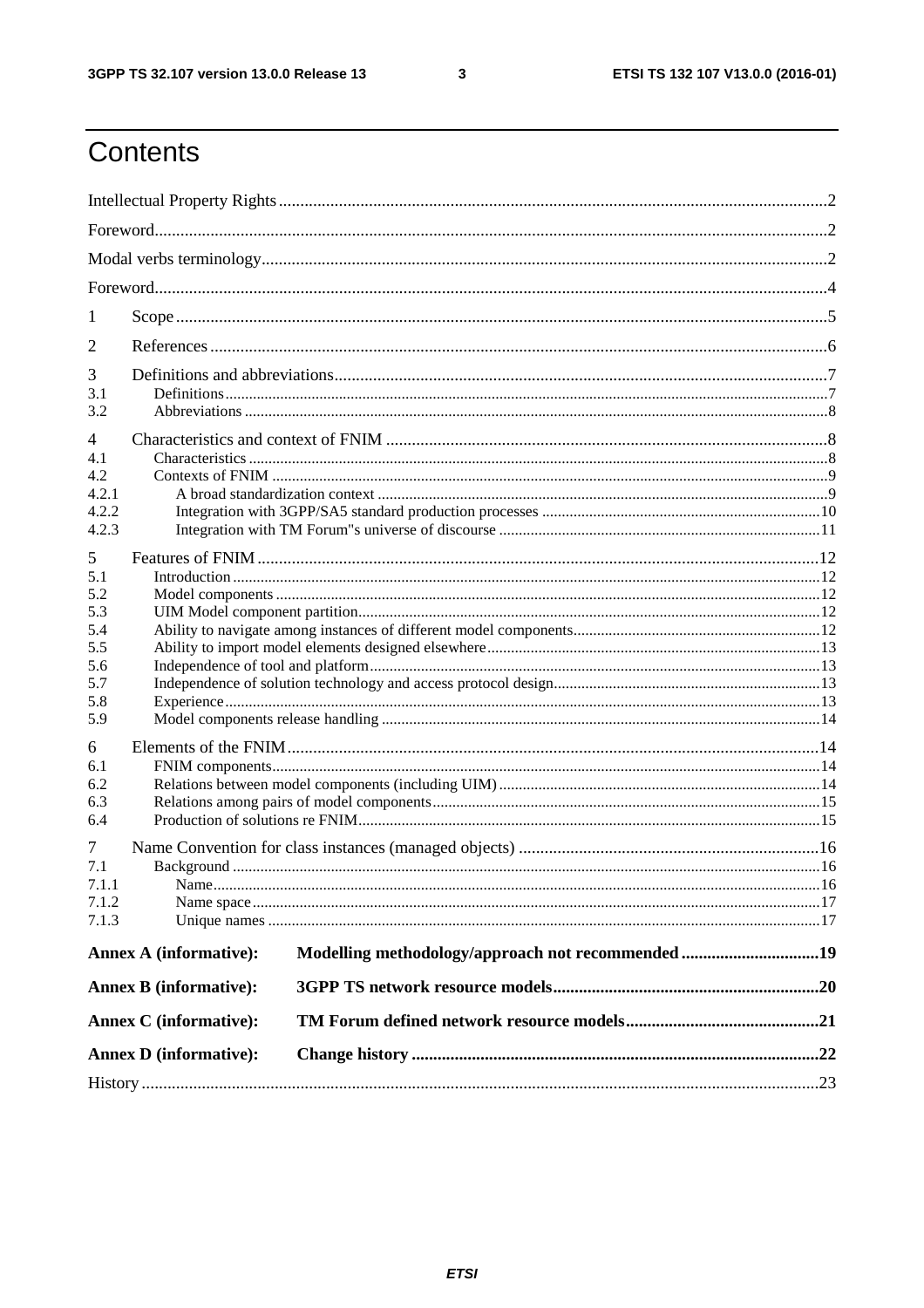### Foreword

This Technical Specification has been produced by the 3<sup>rd</sup> Generation Partnership Project (3GPP).

The contents of the present document are subject to continuing work within the TSG and may change following formal TSG approval. Should the TSG modify the contents of the present document, it will be re-released by the TSG with an identifying change of release date and an increase in version number as follows:

Version x.y.z

where:

- x the first digit:
	- 1 presented to TSG for information;
	- 2 presented to TSG for approval;
	- 3 or greater indicates TSG approved document under change control.
- y the second digit is incremented for all changes of substance, i.e. technical enhancements, corrections, updates, etc.
- z the third digit is incremented when editorial only changes have been incorporated in the document.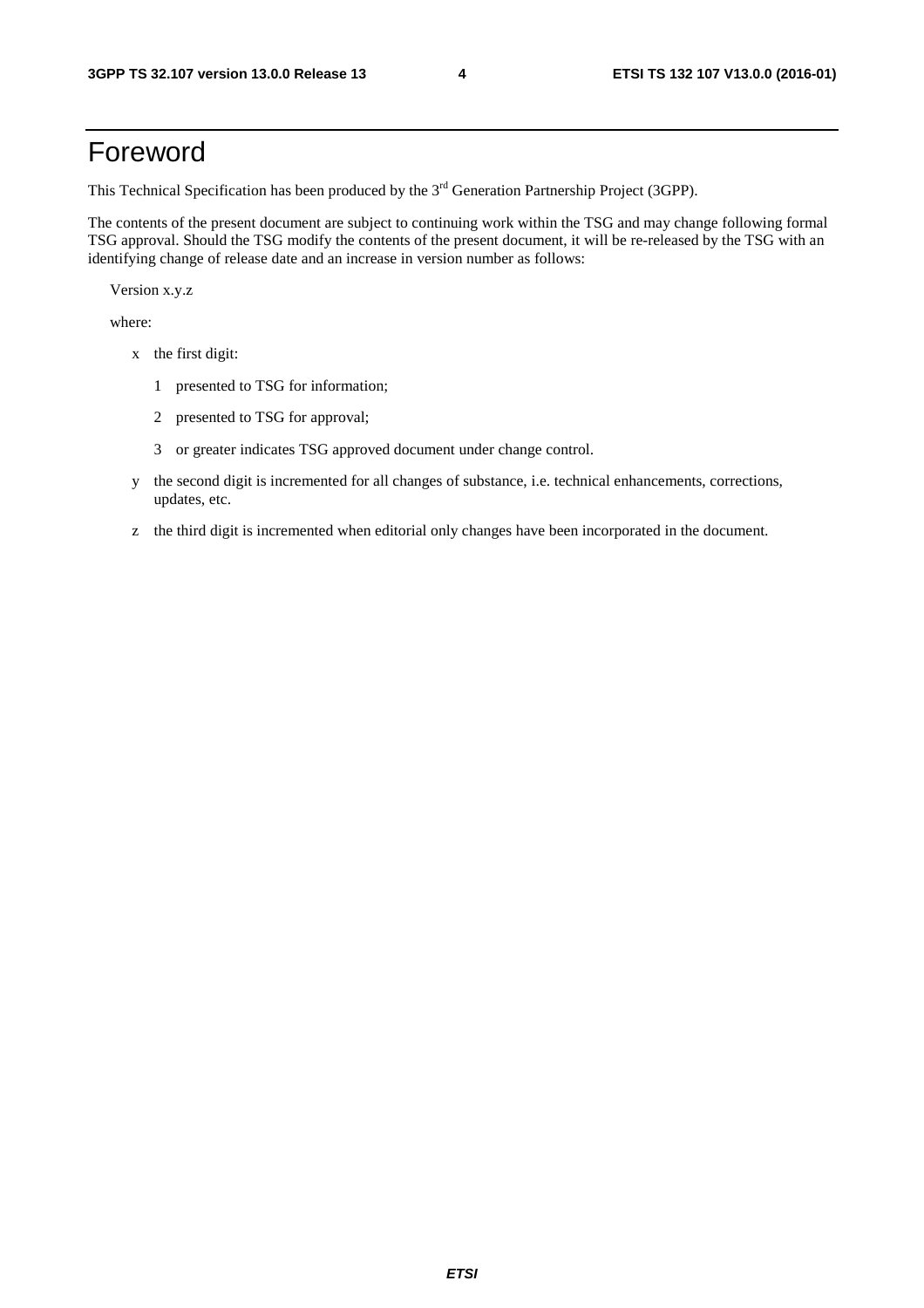### 1 Scope

On-going industry convergence and pressure to reduce cost is placing an ever-increasing emphasis on the need to rationalize and align various network management aspects across boundaries of standards/specifications producing organizations. The cost, resulting from integration and management challenges, of the lack of a coherent treatment of the whole network has becoming increasingly apparent to the point where operators of networks are demanding action.

This document provides key concepts and principles for the Federated Network Information Model covering all key aspects of a solution to the on-going industry convergence challenge. The proposal focuses on Information Model federation and is constructed to best deal with the various contradictory pressures of the current environment providing a pragmatic and realizable approach. The structure proposed will be called the Federated Network Information Model (FNIM).

The proposal set out in this document:

Explains:

- How, from a technical perspective, a number of standards and specifications generated by different organizations can function together to bring greater coherence to the management of converged networks and hence reduce operations costs.

Specifically how TM Forum and 3GPP can work with each other and with other industry groups in a Standards Federation to develop a Federated Network Information Model drawing on insights from the broad community (including the TM Forum SID [7], TM Forum MTNM/MTOSI [8], 3GPP SA5 IRPs [14], DMTF CIM [15]).

- How the Federated Network Information Model can be used from a technical perspective (with the focus here being the Network Model).

Recognizes:

- The network is 'always on', therefore changes in management solutions should not impact networks in operation.

- There will always be on-going change.
- That this is only a start on a very long journey.

Allows and enables:

- Decoupling of concerns across the industry whilst growing industry coherence.
- Differing delivery pace across the industry whilst aiming for industry convergence.
- Variety from innovation whilst removing unnecessary variety in management infrastructure.
- Temporary divergences and overlaps during the convergence process.

#### Ensures:

- Change is made only as a result of understanding of specific market needs.
- Progress by providing coherent solutions to satisfy the needs of all participating industry partners in order not to be blocked by the slowest laggard.

#### Highlights:

- The challenges of dealing with differing methodologies/tooling used across the standards arena and points out that methodology/tooling differences if ignored will significantly slow progress towards the target.

- The need for development of a new governance regime and points to some of the attributes of such a regime.

- An approach of gradual restructuring and a controlled converging coherence starting small and growing step by value-justified step.

The challenge of presenting the models so all can have an identical understanding.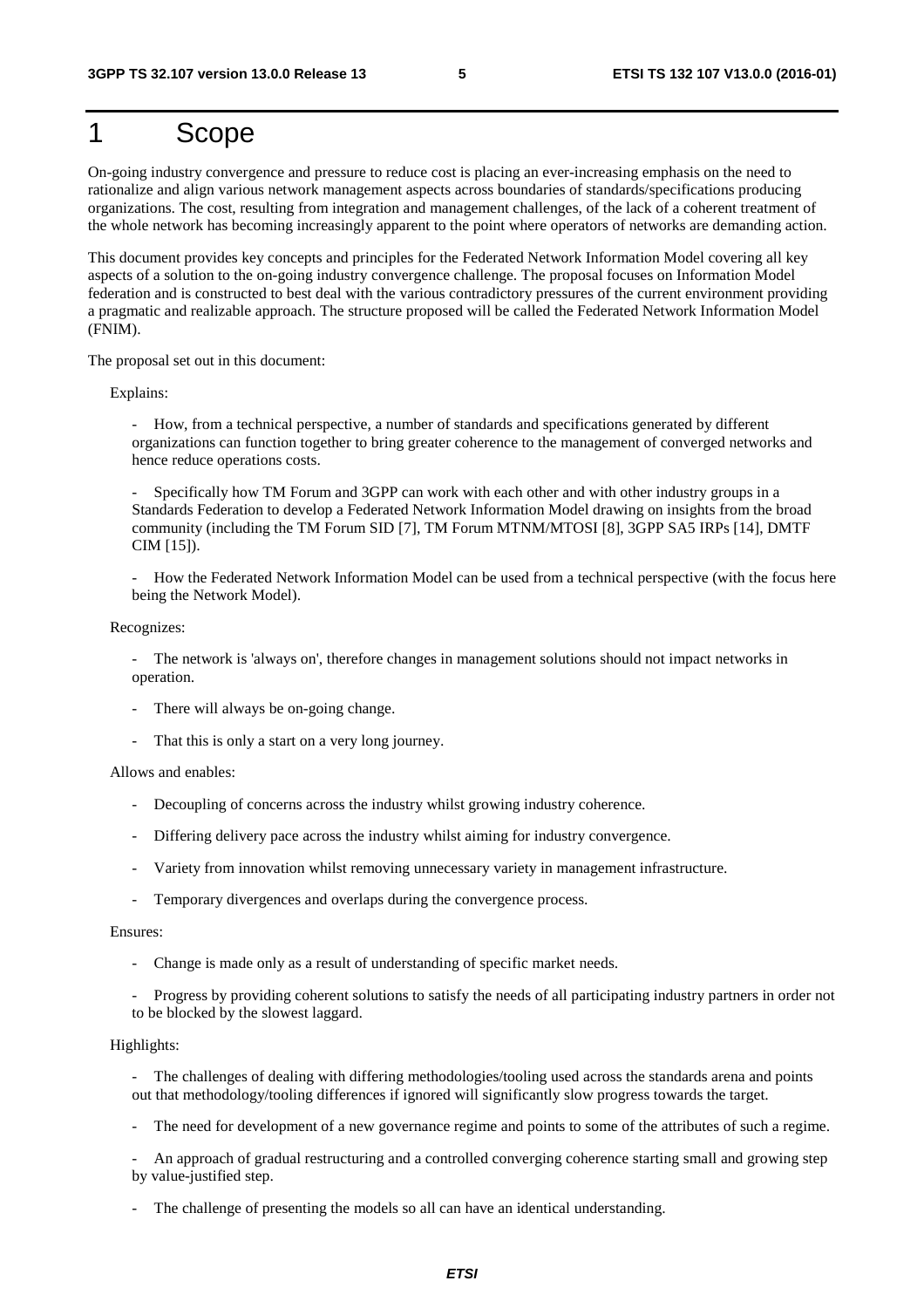The challenge of interpreting models from different origins, with their different terminology and viewpoints, to arrive at a shared understanding through a federated model. This leads to recognition of the need for a deeper uniform semantic analysis of the area covered by the umbrella information model (UIM) and the navigation points among concrete models which may further lead to the need for the development of information architectures and patterns.

This document focuses on the Information Model aspect of the problem as it is clear that the lack of an agreed-upon, coherent information model across organizational boundaries to support the FMC aspects of the industry that defines the things to be managed and the way they should be expressed is one of the first aspects that need to be tackled.

Editor"s note: Prior to embarking on a further summary of the proposal and its benefits, it is important to emphasize that the definition of the term 'model' has to be carefully considered. A model is comprised of parts that themselves can be seen as models. As a consequence whether this activity results in a single model or a set of models depends upon perspective. The critical consideration is whether the parts of the solution can be interrelated and from the perspective of the problem highlighted above whether the parts can be interrelated across what were previously un-navigable barriers. The solution offers this navigability. Conversely it is critical that the solution offers appropriate decoupling of concerns and of governance. Whether this is considered one model or many is not relevant as long as the solution offers the properties, such as those noted above, that are critical for industry success.

This document proposes a Federated approach to model development and emphasizes the need for the development of an Umbrella Information Model (UIM) and its relationships with the other domain specific models. The document also deals with direct relationships between domain/technology specific concrete models.

It is proposed that:

- The work will be published and expressed in UML and will also be published in formats appropriate for each of the participating bodies to absorb (this may require nothing more than the UML format in some cases). The output form required by a particular body will be generated by resources contributed by that body.
- As necessary the model will be embellished using stereotype to express all aspects/properties of the model.

The proposal recognizes that the TM Forum Information Framework (SID) [7] and the TM Forum Integration Framework (MTNM/MTOSI) [8] work provide an enterprise-wide structure and model that can be used to seed the converged model. The proposal recognizes that the 3GPP SA5 group work [14] provides models relating to mobile networks (including RANs, CNs and IMS) that can be used to seed the converged model.

The proposal:

- Ensures on-going reduction in cost of integration and improvement of degree of integration for the purpose of End-to-End management;
- Enables models from many organizations to be used together for the purpose of End-to-End management (recognizing that there are a number of critical governance issues to be overcome to enable this);
- Provides structure for the alignment on a deeper understanding of the semantics and for the development and maintenance of an information architecture and associated patterns;
- Provides both an initial pragmatic solution form and a longer term target;
- Recognizes that the model will evolve in stages, but will never be 'completed' and hence this is an on-going activity;
- Recognizes the importance of providing solutions that are backward compatible to existing standards. See [13, 17]

This content of this document has been jointly developed by 3GPP and TM Forum as part of the Joint Working Group on Resource Model Alignment [18].

### 2 References

The following documents contain provisions which, through reference in this text, constitute provisions of the present document.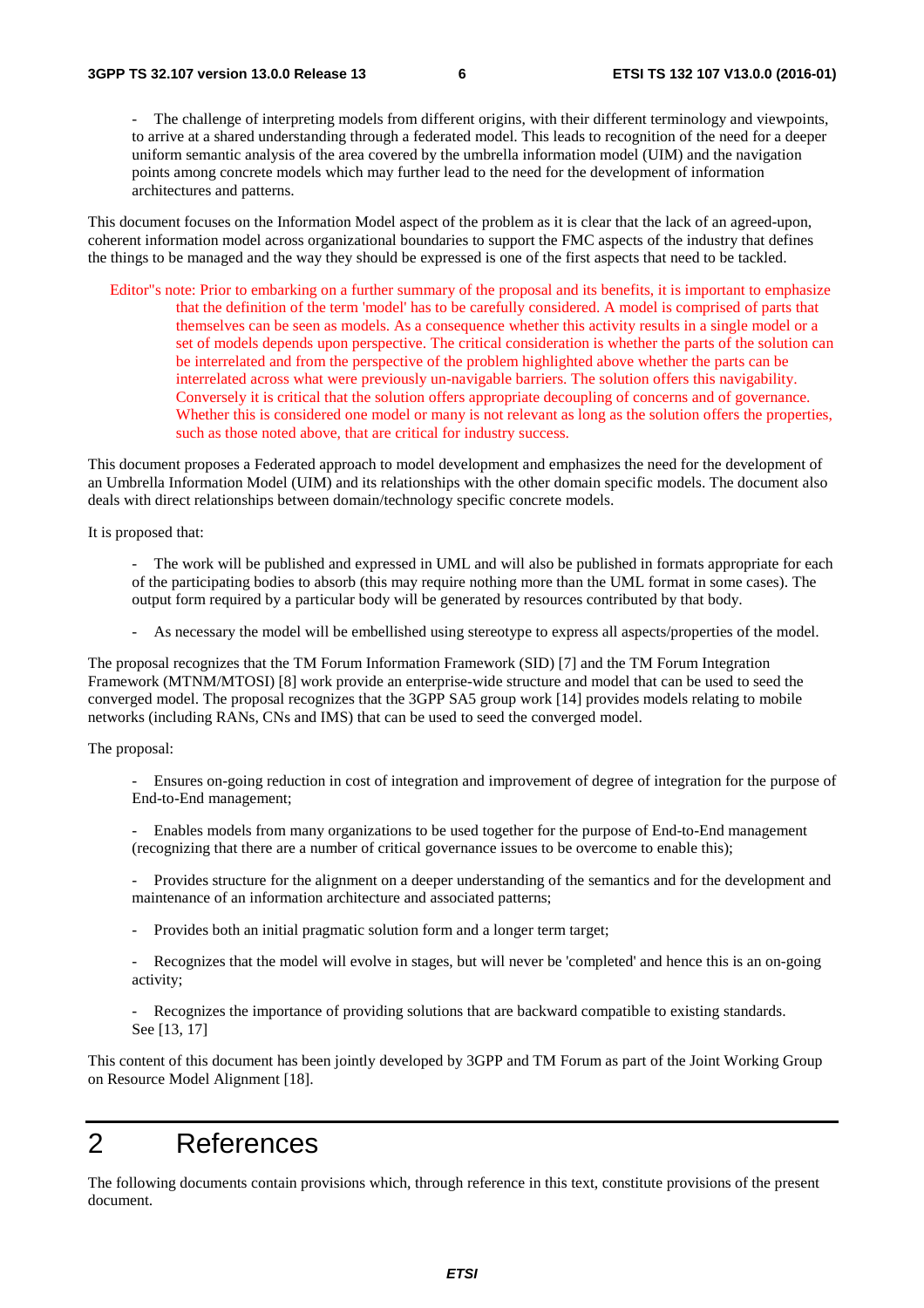- References are either specific (identified by date of publication, edition number, version number, etc.) or non-specific.
- For a specific reference, subsequent revisions do not apply.
- For a non-specific reference, the latest version applies. In the case of a reference to a 3GPP document (including a GSM document), a non-specific reference implicitly refers to the latest version of that document *in the same Release as the present document*.
- [1] ITU-T X.680 "OSI networking and system aspects Abstract Syntax Notation One (ASN.1)".
- [2] 3GPP TS 32.642 "UTRAN network resources IRP: NRM".
- [3] ATM Forum, Technical Committee, Network Management, M4 Network View CMIP MIB Specification ("CMIP Specification for the M4 Interface", Sep 1995, [http://www.broadband](http://www.broadband-forum.org/ftp/pub/approved-specs/af-nm-0027.000.pdf)[forum.org/ftp/pub/approved-specs/af-nm-0027.000.pdf\)](http://www.broadband-forum.org/ftp/pub/approved-specs/af-nm-0027.000.pdf).
- [4] 3GPP TS 32.622 "Generic network resources IRP: NRM".
- [5] MEF Technical Specification MEF 7.1, "Phase 2 EMS-NMS Information Model", October 2009.
- [6] 3GPP2 S.S0028-E "OAM&P for cdma2000 (Overview, 3GPP R7 Delta Specification, 3GPP2 Network Resource Model IRP)".
- [7] TM Forum GB922, Information Framework (SID) Suite, Release 9.0 (http://www.tmforum.org/browse.aspx?catID=9285&artf=artf2048).
- [8] TM Forum MTOSI 2.0 [\(http://www.tmforum.org/MTOSIRelease20/MTOSISolutionSuite/35252/article.html\)](http://www.tmforum.org/MTOSIRelease20/MTOSISolutionSuite/35252/article.html).
- [9] TM Forum SD1-44\_ConnectionlessTechnologyManagement.pdf available as part of [8] (Especially Appendix III "Mapping MEF – MTNMETH").
- [10] TM Forum SD1-7\_DSLOverview.pdf available as part of [8].
- [11] TM Forum SD1-18\_layers.pdf available as part of [8] (Especially 4.2.7 ATM and SDH capable STM-4).
- [12] TM Forum "Connectionless, Connection Oriented Convergence and TP Modelling" (http://tmforum.org/FeatureDescription/ConnectionlessConnection/41718/article.html).
- [13] TM Forum TR 146 "Lifecycle Compatibility Release 1.0" [\(http://www.tmforum.org/TechnicalReports/TR146LifecycleCompatibility/36664/article.html\)](http://www.tmforum.org/TechnicalReports/TR146LifecycleCompatibility/36664/article.html).
- [14] See Appendix B for the list of 3GPP Technical Specification series on Network Resource Models.
- [15] DMTF CIM ("Distributed Management Task Force Common Information Model").
- [16] 3GPP TR 32.852 "Fixed Mobile Convergence (FMC) 3GPP/TM Forum Model Relationships & Use Cases".
- [17] 3GPP TS 32.154 "Backward and Forward Compatibility (BFC); Concept and definitions".
- [18] 3GPP / TM Forum JWG RMA: "FMC Federated Network Information Model (FNIM)" V3.0.
- [19] 3GPP TR 21.905: "Vocabulary for 3GPP Specifications".

# 3 Definitions and abbreviations

### 3.1 Definitions

For the purposes of the present document, the terms and definitions given in TR 21.905 [19] and the following apply. A term defined in the present document takes precedence over the definition of the same term, if any, in TR 21.905 [19].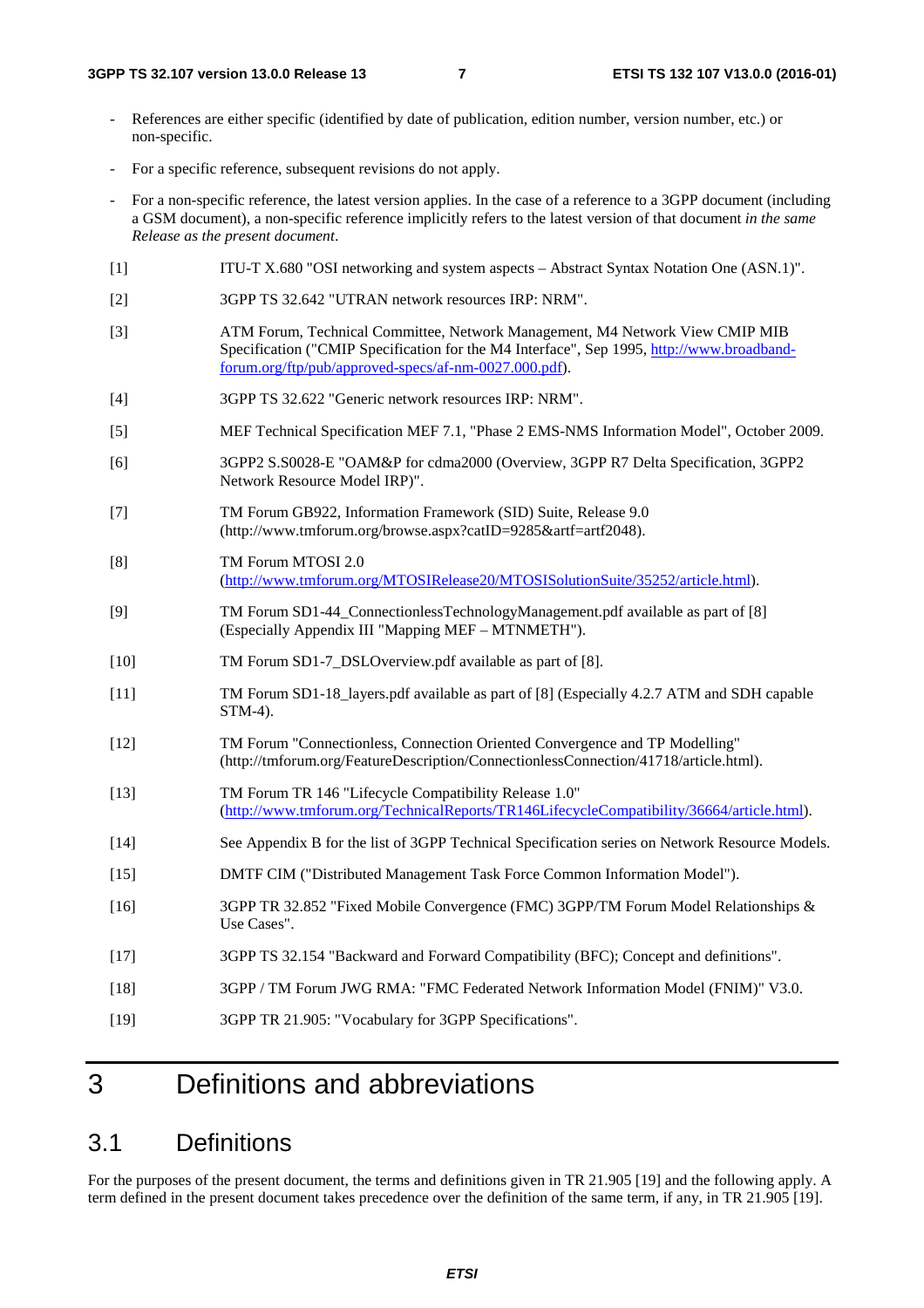**Encoding:** It is the process by which information is converted into symbols to be communicated. In this document, the "information" is captured by the so-called model.

**Operations/Notifications:** Specification conveyed over an interface between two interacting parties indicating the action to be performed on some identified entity or set of entities. In general the 'operations model'/'business services model'/'action model' (or similar) cover the definitions of the actions performed to change the state/value/etc. of the thing and to receive information on changes that have occurred to the thing and to receive information on changes that have occurred to the thing.

#### 3.2 Abbreviations

For the purposes of the present document, the abbreviations given in TR 21.905 [19] and the following apply. An abbreviation defined in the present document takes precedence over the definition of the same abbreviation, if any, in TR 21.905 [19].

| Distinguished Name                         |
|--------------------------------------------|
| <b>Federated Information Model</b>         |
| <b>Federated Network Information Model</b> |
| <b>Fixed Mobile Convergent</b>             |
| <b>Information Model</b>                   |
| Layer Termination                          |
| Network Management                         |
| <b>Umbrella Information Model</b>          |
|                                            |

### 4 Characteristics and context of FNIM

#### 4.1 Characteristics

The FNIM is 'large scale' in the following sense:

- Different authorities (SDOs or standard organizations including expert group) are responsible for the development, maintenance and evolution of their own domain specific models.
- Operators may use the whole or part of the FNIM depending on their own business cases.
- Vendors can supply products using part of the FNIM depending on their own business cases.
- The FNIM needs to hold thousands of inter-related modelled entities. Different versions of modelled entities can co-exist in FNIM.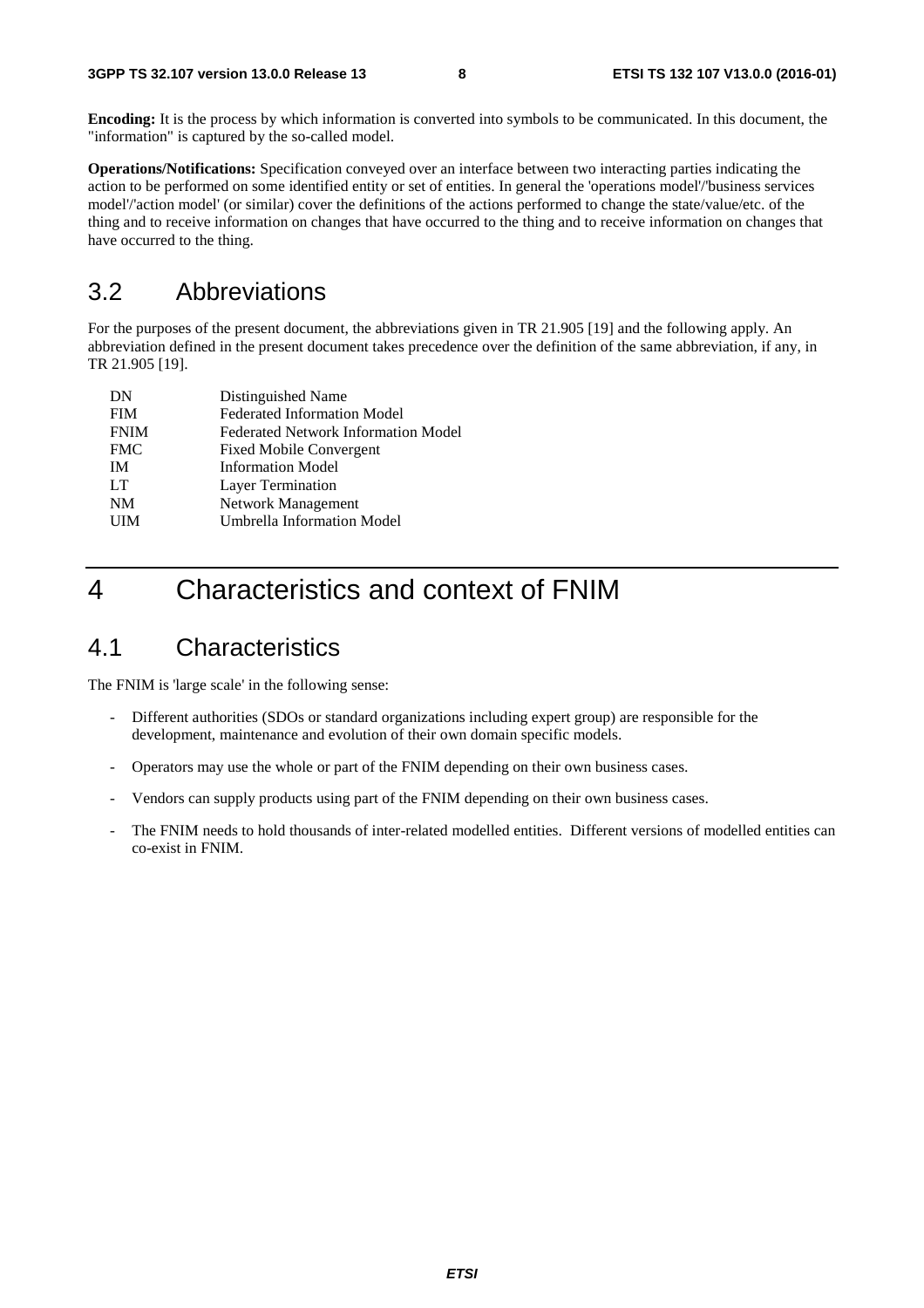#### 4.2 Contexts of FNIM

#### 4.2.1 A broad standardization context



#### **Figure 1: Broad standardization context**

The figure depicts a broad standardization context. The concept embodied by the term Information Model (of Managed Elements etc.), abbreviated as IM, is separable from the concept of Process and Operation Model (covering definitions of activities). Clearly the Process and Operation Model influences and is influenced by the IM.

Encoding in general (of information defined in IM Process and operation model) to achieve an Interface Implementation is also separable and is not considered further here. Each aspect of the problem is guided and constrained by an appropriate Architecture (e.g. Metamodel) that defines the breadth and scope of the aspect.

The things in the IM are relevant to some activity identified in the Process and Operation Model. That relevance is necessary in order to fulfil some purpose of the system. The things in the IM are in many cases relevant to expose at some Interface in which case they will dictate some aspects of structure of information defined in IM and Process and Operation Model.

The IM can be broken down into two parts:

- − Broad conceptual model that articulates the concepts of the problem space (alternative names are **purpose neutral, implementation neutral views**)
- − Specific purpose models that each articulate the solution to a specific problem (alternative names are **purpose specific, implementation neutral views**)

In summary, the following definitions apply to terms of the above figure:

− Information Model (IM): The representation of things, their properties and their relationships. Example: TopologicalLink and TerminationPointEncapsulation are things that are interrelated and have properties represented via attributes.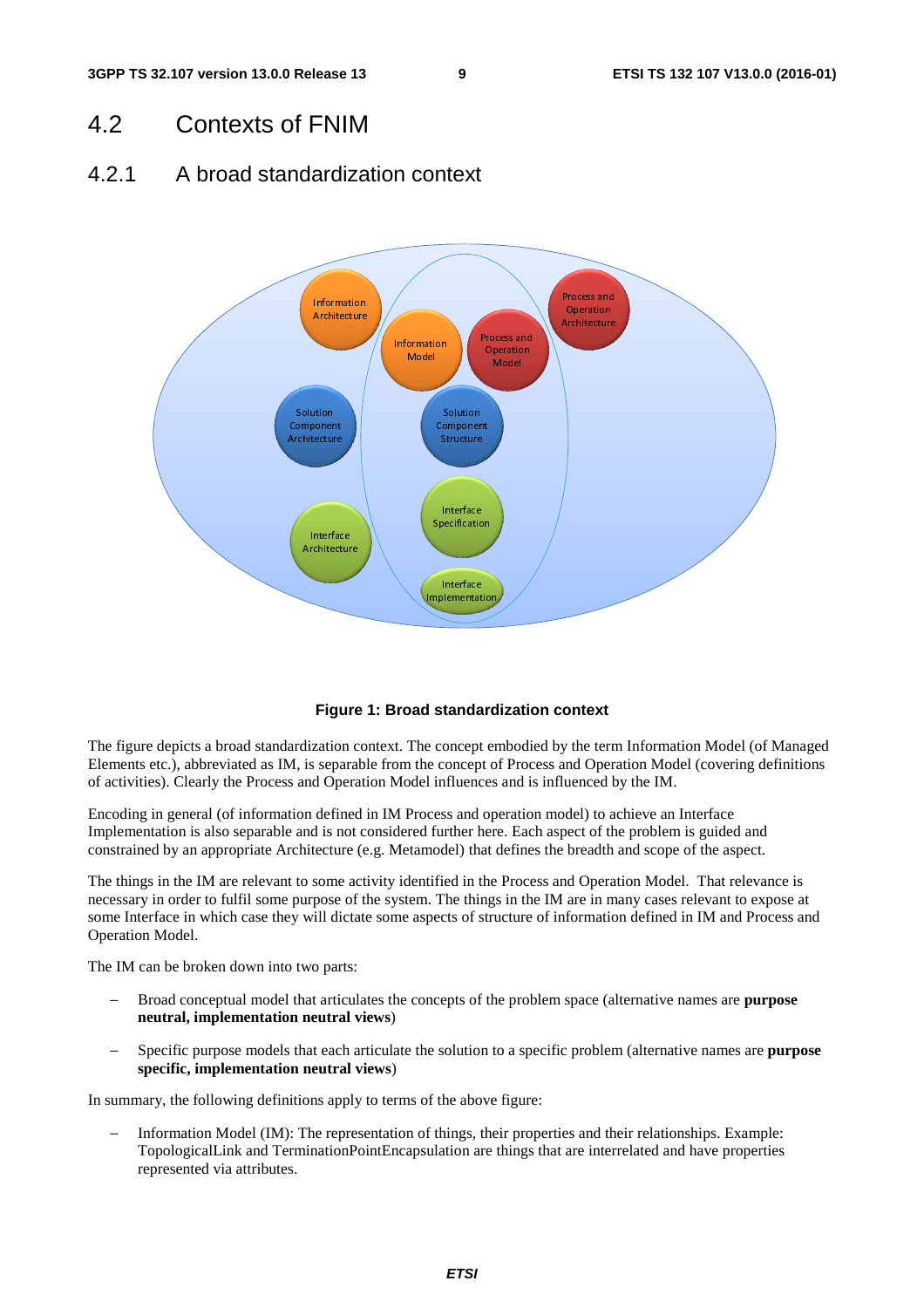- Process and Operation Model: The representation of the relevant activities required to facilitate the running of the business including the flows and interactions. Example: 'IsolateCustomerProblem' and 'Track&ManageCustomerProblem' are relevant activities that are interrelated by flows of control and information. 'getAlarmList', 'getAttribute' and 'createFlowDomainFragment' are examples of operations.
- − Solution Component Structure: The representation of the units of functionality assembled to support the information defined in the IM and in the Process and Operations Model. Example: NMS and EMS are solution components that support various process activities and maintain information. The two are interconnected as part of the structure of the management solution.
- Interface specification: The definition of the interactions between the solution components supporting the exchange of information and control associated with running of the business. This interaction is in terms of the information defined in the IM and in the Process and Operations Model.
- − Interface implementation: The implementation form of the interfaces appropriate for the runtime environment.
- − Architecture: The patterns, rules, metamodels and structures derived from the fundamental properties of the problem space that guide and constrain the development of the model of each aspect of the problem space.

#### 4.2.2 Integration with 3GPP/SA5 standard production processes

This context describes how 3GPP/SA5 would use the FNIM to produce its specifications that would be used for FMC network management purpose.

This context only refers to the model part. Note that the FNIM is not related to the design of any network management protocol.

The FNIM has multiple components. Two such components are the Umbrella Information Model (UIM) and a number of concrete models (see definition of FNIM in section 0). The right-most box of the following diagram depicts the classes of the UIM. The middle box depicts one of the concrete models, i.e. the 3GPP IRP NRM concrete model. The concrete classes are designed as extension of UIM and must use the appropriate relations defined (see clause 6.1).

Using the concrete classes (of the concrete model) as input, 3GPP/SA5 uses appropriate tools to generate and publish the various specifications.



**Figure 2: Context of 3GPP/SA5 usage of FNIM**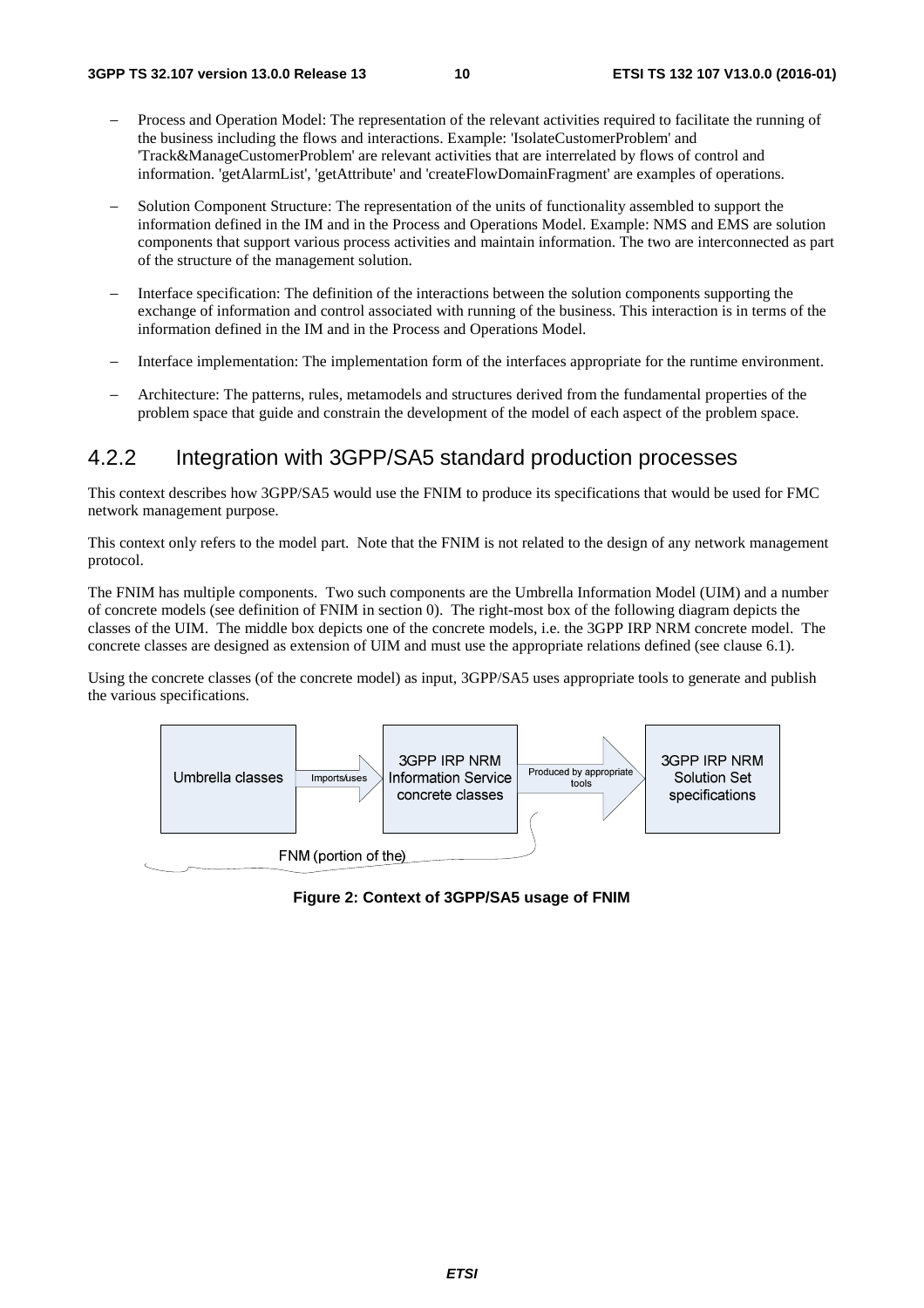### 4.2.3 Integration with TM Forum"s universe of discourse

This context describes how TM Forum would use the FNIM for FMC network management purpose.



#### **Figure 3: Context of TM Forum usage of various Models**

The Federated Information Model (FIM) is a subset of the IM. It relies on a coherent Information Architecture (including meta-model to ensure integrity and coherence). The FIM focuses on IM relevant to the generation of interface specifications but does not cover the specific encoding. The positioning of interfaces is essentially dictated by the Solution Component Structure that defines boundaries.

The following definitions apply to the figure:

- − Information Model: See definition in section 4.2.1 'A broad standardization context'.
- Federated Information Model (FIM): The parts of the IM that are being developed collaboratively or have been developed collaboratively and agreed by two or more standards bodies. Some of these parts will be found in the specific SDO or standard organization including expert group models.
- Federated Network Information Model (FNIM): The part of the FNIM that deals with Network domain considerations. There will be other domain models in future (F\*IM).
- Umbrella Information Model (UIM): The parts of the FNIM that represent the agreed model structures that various SDOs or standard organizations including expert groups will use (via 'specific linkages' including inheritance, mappings and other derivations *Note 1*) for their definitions of their respective Domain/Technologyspecific concrete classes. The use of UIM maximizes the probability of the Domain/Technology-specific concrete classes being semantically consistent, a necessary characteristic for FMC NM purposes.
- 3GPP IM, TM Forum IM: The IM of all things relevant to the specific SDO or standard organization including expert group including elements that are federated and elements that are not. The federated elements are related to and/or derived from the UIM in the area of the FNIM.
- Note 1: The phrase 'specific linkages' means 'inheritance, mappings and other derivations' and is used in other parts of this document.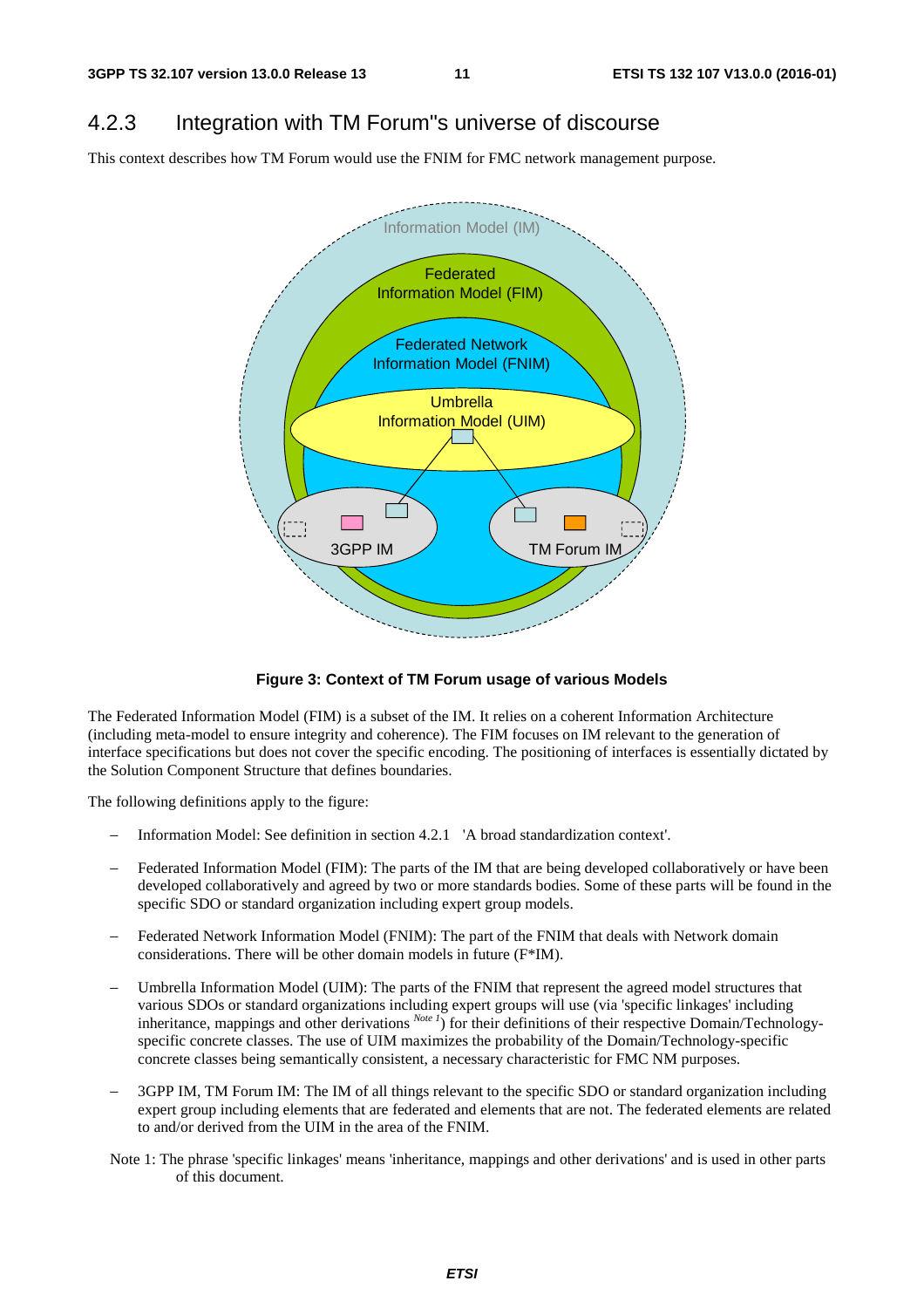### 5 Features of FNIM

#### 5.1 Introduction

This section describes FNIM features that are essential for the maintenance of the integrity of a large and scalable FMC network model.

### 5.2 Model components

The FMC network model is partitioned into model components. Clear rules are defined for inter-relationship of model components. The rules should be simple and stable (not changing frequently).

Use of model components and adherence of the simple model component inter-relationship has the following advantages.

- It removes the need to keep the evolution of various model components in synchrony (see more on 5.6). For example, it is a valid implementation where one model component has evolved (requiring new solution) while other model component remained unchanged (does not require new solution).
- − Domain experts (e.g. radio experts) can focus their design on their model components and (can, if they want to) be ignorant of contents of other model components (e.g., mobile backhaul networks experts).

### 5.3 UIM Model component partition

The UIM model component is further partitioned. The partitioning of the UIM model component supports the following:

- − A body (e.g. SDO or standard organization including expert group) adoption/use of UIM specification releases/versions need not be lockstep with the availability of the UIM specification releases/versions.
- − A body adopting/using a UIM specification may or may not use a particular UIM partition, as long as the partition in question is not classified as essential or mandatory for adoption/usage.
- − A vendor"s implementation needs not have lockstep with UIM specification releases/versions.
- A vendor may or may not implement a specified UIM partition, as long as the partition in question is not classified as essential or mandatory by the body that governs solutions in that part of the problem space.
- A solution, an assembly of capabilities specified by UIM partitions of the UIM model components and other model components, must be such that mixed versions of UIM partitions and their asynchronous upgrades are achievable (Lifecycle Compatibility [13]).

### 5.4 Ability to navigate among instances of different model components

This ability allows an instance (source instance) of a class defined in one model component (source model component) to relate (navigate) to another instance (target instance) whose class is defined in another model component (called target model component).

Two mechanisms are recommended.

The source model component uses a class called ExternalIOC. An instance of this ExternalIOC is a representation of the target instance (which in turn, is the representation of a function under management). In the source model component, the source instance is related (can navigate) to this ExternalIOC instance. ExternalIOC instance captures some information of the target instance such as the DN of the target instance. How this information is kept in synchrony with that of the target instance is case dependent.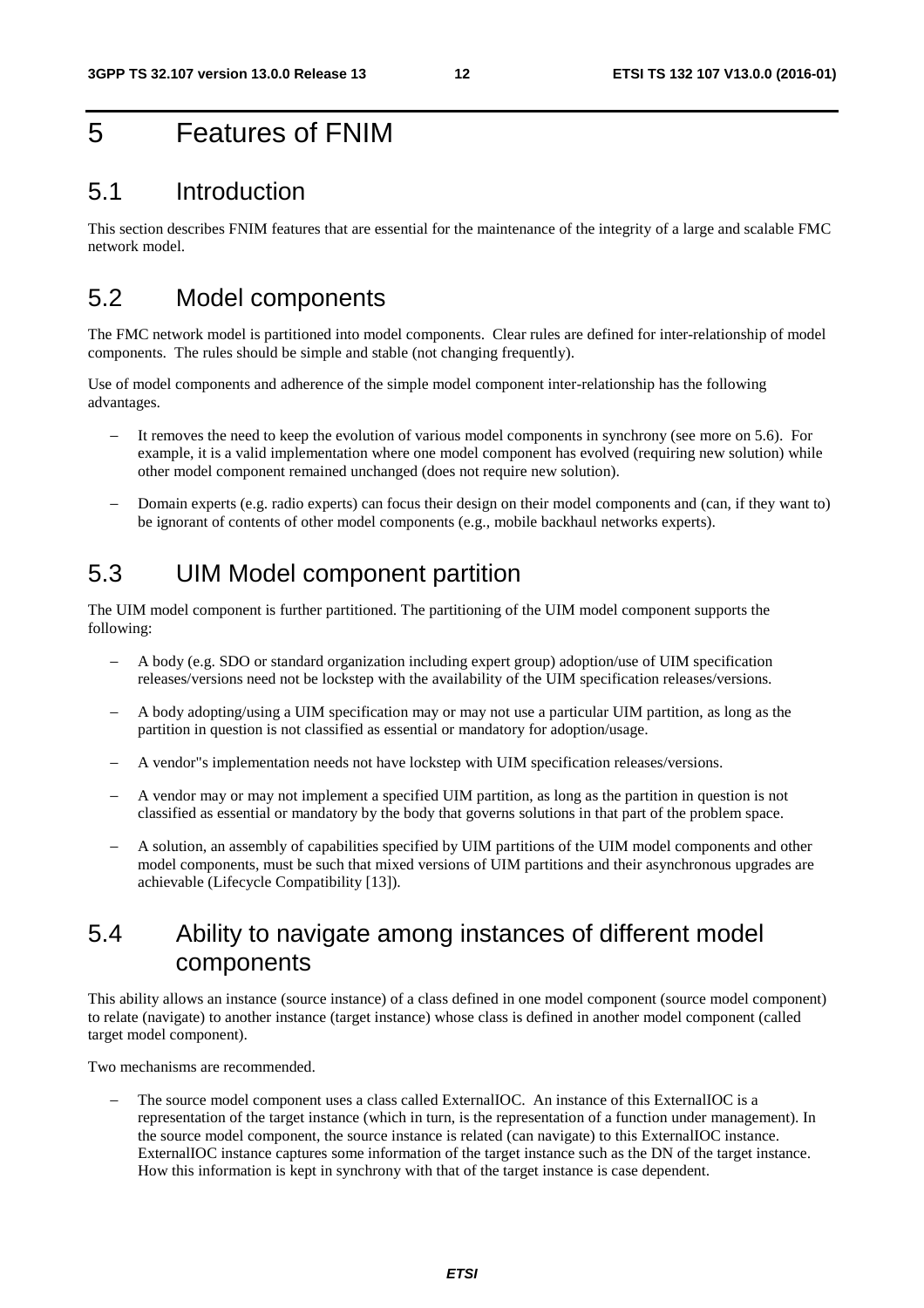The source instance is related (enables navigation) to the target instance, i.e. the source instance would capture the unique name by which the target instance is known, such as the DN of the target instance. How this information is kept in synchrony with that of the target instance is case dependent.

The source and target instances may be managed by different Domain Managers.

This source and target model components may be defined by different SDOs or standard organizations including expert groups.

Note that the use of these two mechanisms is well known.

### 5.5 Ability to import model elements designed elsewhere

Use of this feature is for model component-A to include model elements (e.g. classes) defined in another model component, say model component-B.

This feature can also be used, say by a 3GPP specified model component-A, to include model elements (e.g. classes for transport managed resources, TM Forum defined classes) defined in another model component, say component-B, specified by other organizations (e.g. TM Forum, BBF, etc.)

This feature is essentially a copy and paste procedure with a clear indication of the "source" or design authority of the imported model elements.

Note that the concept of Import is well known in software and modelling design work.

### 5.6 Independence of tool and platform

Use of FNIM does not require nor mandate the use of a specific tool. Tool and model are evolving at their own paces and decoupling them allows standard authors to choose the best tool for the job (e.g., validation model design, generation of solution).

Decoupling model design from specific platform (e.g. development platform, testing platform) is a necessary condition since it is unrealistic to assume a particular platform for all products in compliance to FMC NM standards.

### 5.7 Independence of solution technology and access protocol design

This does not imply nor mandate the use of a specific machine-readable language, e.g. XSD, CORBA IDL, GDMO, etc, to express the designed model elements.

This does not imply nor mandate the use of a specific access protocol (e.g. to manipulate or query the parameter values of a class instance). It ensures no dependency can exist between model design and access protocol design.

### 5.8 Experience

The FNIM concept has been used successfully, albeit in a much smaller scale than FMC network model, in the following cases.

- 3GPP2 develop/maintain/evolve the model component(s) related to CDMA2000 technologies, while 3GPP does similar work related to GSM/UTRAN/EUTRAN technologies plus the GENERIC NRM IRP model component. Vendors can implement standard network management solutions for these technologies and operators" IRPManagers (a 3GPP IRP Framework conceptual object) can use these solutions in a unified way.
- BBF/Home develop/maintain/evolve the H(e)NB network resource models. Relevant IRP Framework model components makes references to those  $H(e)NB$  network resource models allowing, for example, an IRPManager to download configuration files to, upload PM counters from and receive alarm notifications from H(e)NBs. Vendors can implement standard network management solutions for these technologies and operators" IRPManagers can use these solutions in a unified way.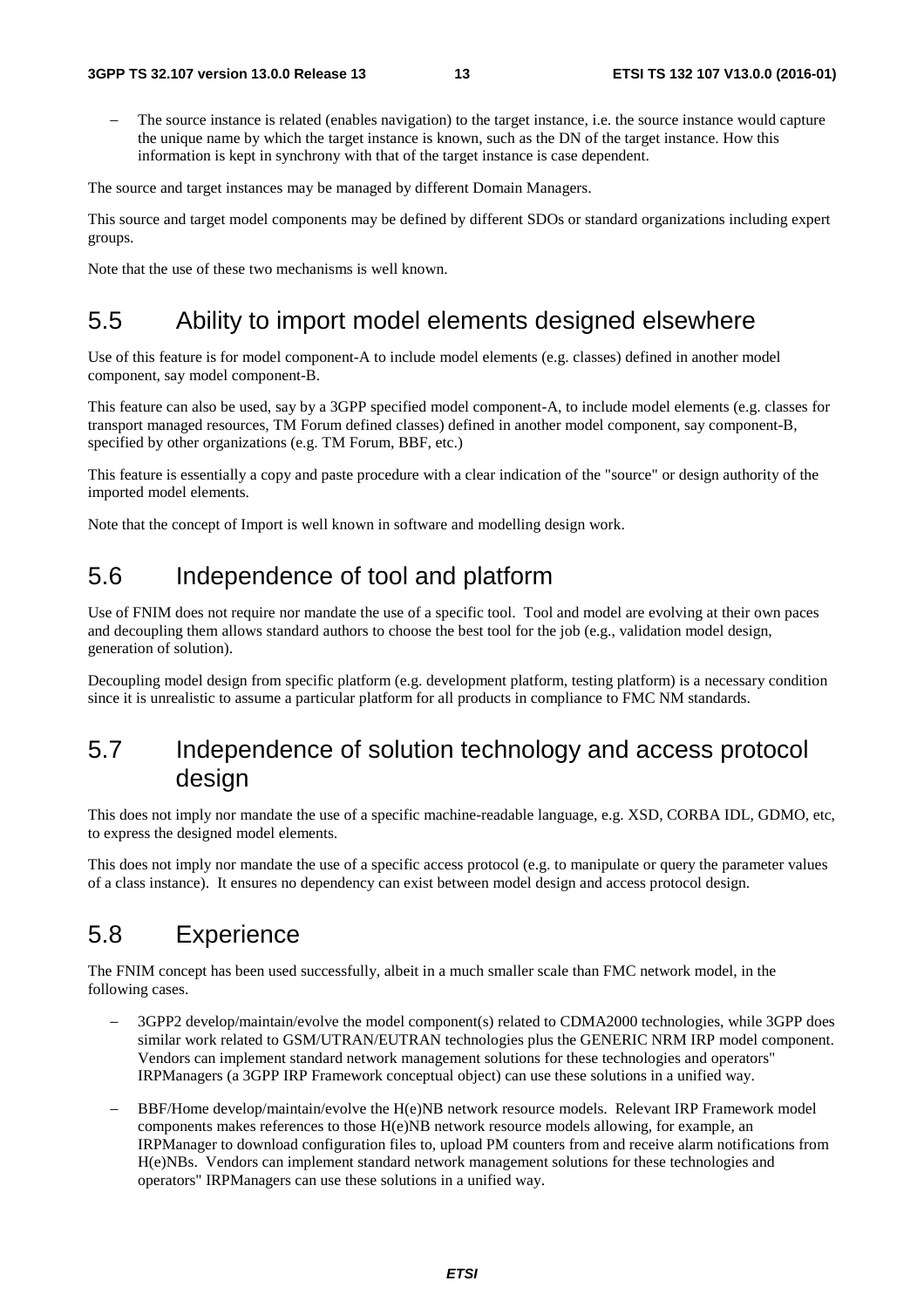### 5.9 Model components release handling

Each SDO or standard organization including expert group has its own well understood and maintained specifications release mechanism. Each release will have some definition of features that need to be covered and some timeframe for that coverage. There is clearly a time gap between the completion of a new feature and its availability of the management solution for that new feature. Some vendor/operator organizations may choose to intercept developing work (early adopters) whilst others may chose to wait until the solution is complete and has been field proven for several releases (laggards). It is critical that the mechanisms and structures put in place to enable the development and use of a converged model do not disrupt any standards body"s ability to deliver to its committed schedule.

Having said that, it is also clear that to move to a more coherent standardization environment that supports the converged network, rather than siloed and inefficiently managed network fragments, will require investment and will require changes in approach by all concerned.

Recognizing that a change of approach will only be applied where there is a suitable business driver, it is expected that the industry business case will be needed to justify any specific deployment impacts to ease the perception of cost (see [16] for examples of industry business cases).

## 6 Elements of the FNIM

### 6.1 FNIM components

This section describes the two key elements of FNIM (UIM and Domain/Technology-specific Concrete Models) in terms of model component relations (6.1/6.2) and production of model definitions specifications (6.3).

The Umbrella Information Model (UIM) provides abstract definitions applicable across Domain/Technology-specific Concrete Models to enable end-to-end consistency of such definitions (it is described as "abstract" in the sense that its components are used via 'special linkages' by Domain/Technology-specific Concrete Models, and that it is not designed for the purpose of partial or full instantiation of its components and is not sufficient to provide meaningful network management service).

Domain/Technology-specific Concrete Models are described as "concrete models" in the sense that their instantiation is necessary to provide meaningful management services. These Domain/Technology-specific Concrete Models uses 'special linkages' with the common definitions of the Umbrella Information Model (UIM) for the purpose of end-to-end consistency of management information semantics. In addition, these Domain/Technology-specific Concrete Models have specified relationships between each other to enable end-to-end monitoring and management of a converged network.

### 6.2 Relations between model components (including UIM)

This section is a graphical representation of the FNIM in terms of relation between model components.

There are two areas considered:

- The definitions of the classes inside the UIM model component.
- The definitions of relation (R0 in Figure 4) used between various classes in UIM model component and other model components.

The aim is to have identical R0 for use between the UIM model component and other model components while the UIM model component need to have no knowledge of its usage by classes of other model components. This will ensure consistency (e.g. resource management style, paradigm) for managing mobile managed resources, as well as other managed resources such as transport managed resources.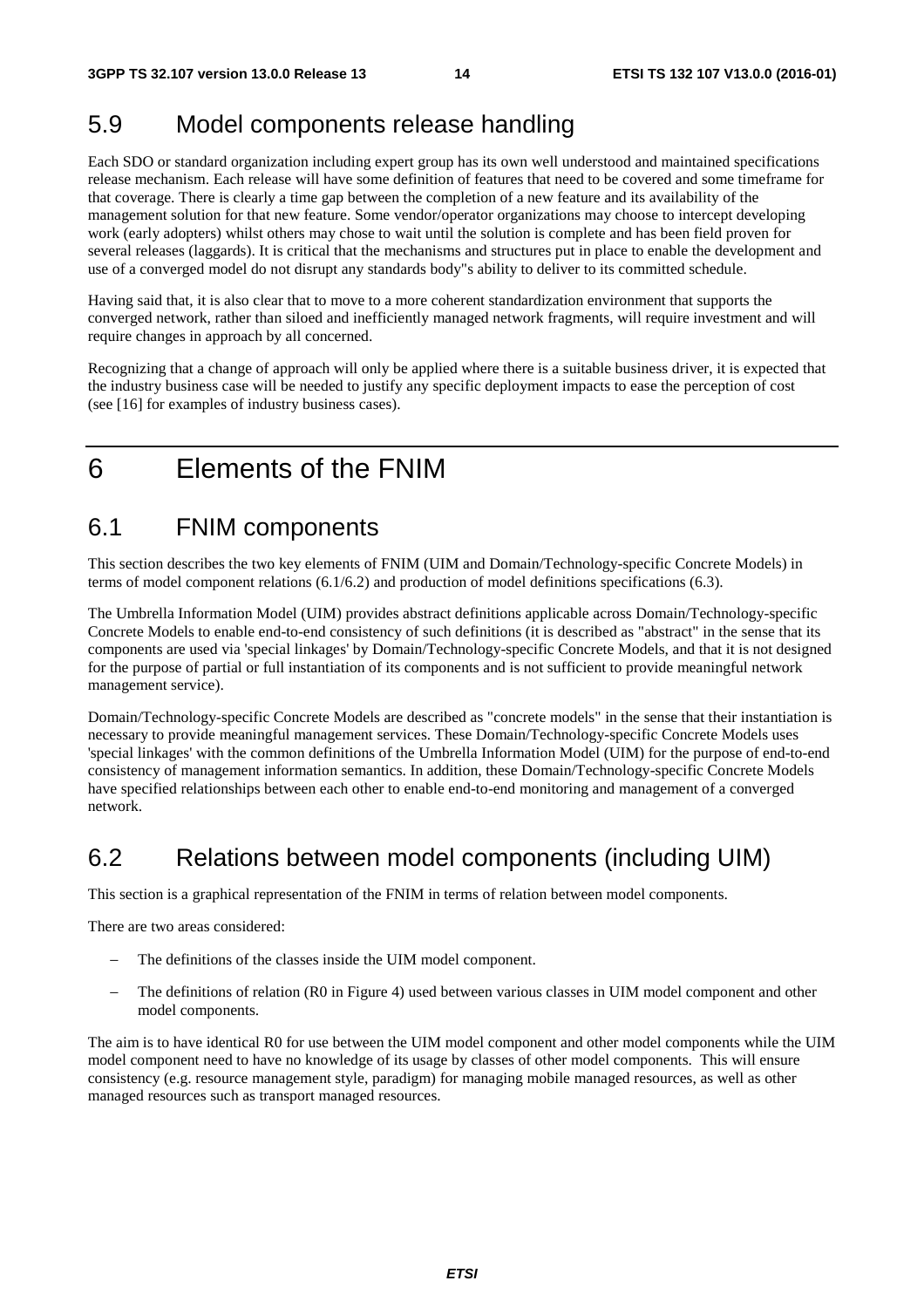

**Figure 4: Relation between UIM model component and other model components** 

Taking the example of '3GPP wireless network classes' and the UIM, 3GPP model components (e.g. TS 32.622 [4]) would import relevant UIM classes and make derivatives for their use. R0 in this case is an inheritance relation. There are other forms of relations that could be defined.

### 6.3 Relations among pairs of model components

This section is a graphical representation of the FNIM in terms of bilateral relation between each pair of model component, neither of which is a UIM model component.

The relation between pairs of model components may not be same. Each relation may or may not be symmetrical. UIM may not be involved in such pair-wise relations.



**Figure 5: Relation between pairs of model components (not involving UIM model component)** 

Taking the example of a relation between 3GPP model components and BBF ATM model components (i.e. R3): the 3GPP model components would create necessary 3GPP defined ExternalIOC representing one of the classes of 'BBF ATM network and device classes'. This type of relation is used extensively in the 3GPP IRP framework for the purpose of navigation from one managed domain to another.

In the case of the relationship between MTOSI and MEF there is an association where MEF does not provide a concrete model but instead a detailed abstract model. The MTOSI concrete model is mapped to the MEF 7 model (see [9]).

### 6.4 Production of solutions re FNIM

This section is a graphical representation of the FNIM in relation to tools that generate machine-readable model forms in various languages such as XSD, CORBA IDL, GDMO, etc.

In the context of this document, The 'Solution specifications' refers to only the model part and not the Operations/Notifications part (e.g. encoding of the managed resource modelled constructs over the wire). Examples of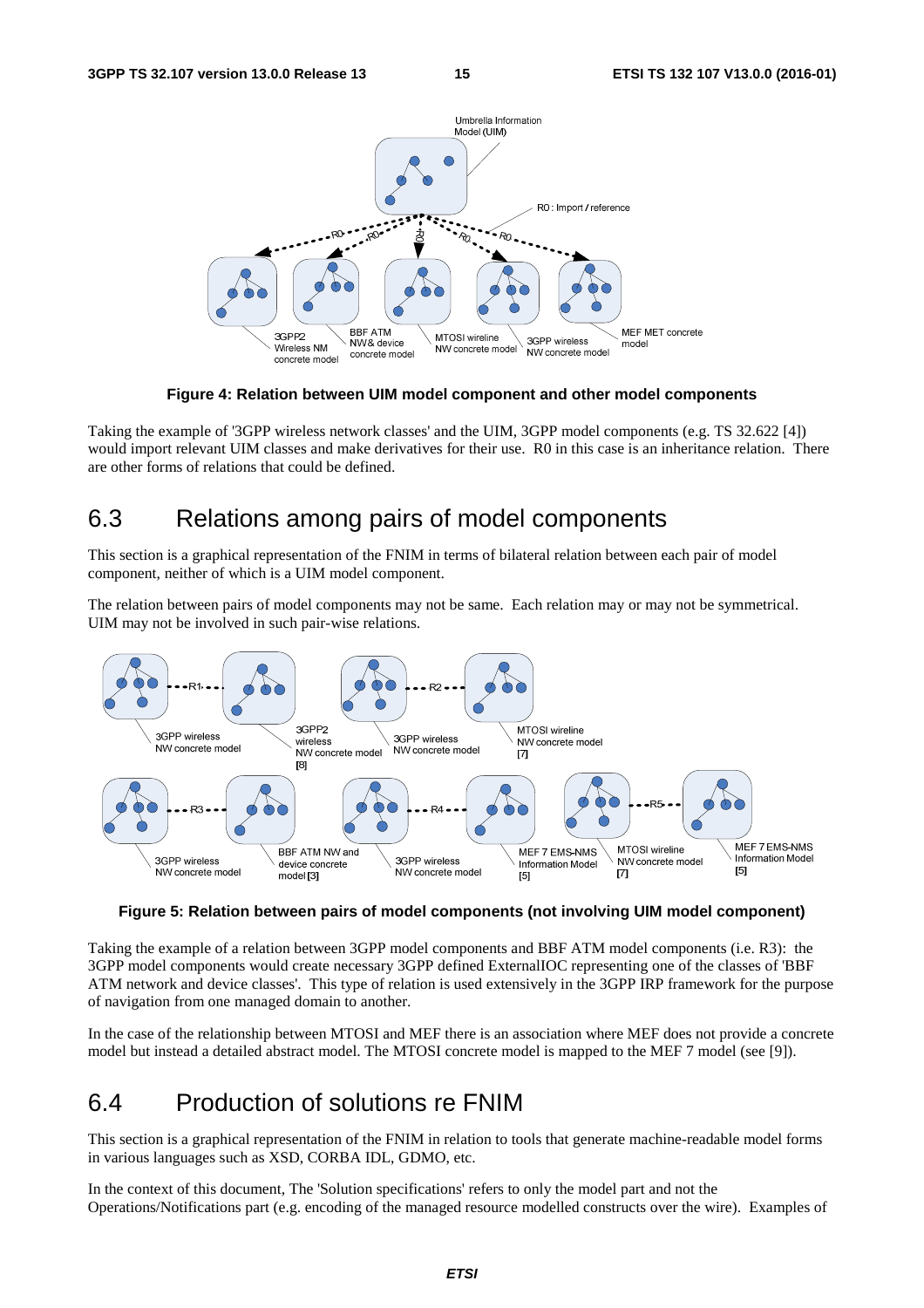such are the various 3GPP NRM IRP SSs. They do not refer to the Interface specifications such as the 3GPP Interface IRP SSs. This document does not deal with the question if the Tool generates the Interface specifications. No single physical Repository is required to hold FNIM.



**Figure 6: (Model) Solution production related to FNIM** 

# 7 Name Convention for class instances (managed objects)

Editor"s Note: This section describes a method to make DN unique. There is greater complexity of name space management to explore as a result of current practices of manual administration of name spaces. For example an Operator has his way (or system of identification) to identify a thing that has a DN, as well.

### 7.1 Background

FMC NM involves a federation of models, which are designed and maintained by different SDOs or standard organizations including expert groups. The model(s) contain classes of managed resources. Instances of these classes are identified by an identifier (called name in this document).

To maintain integrity of the class instances of the federated model, the names of all instances, whose classes are defined under the federated model, must be unambiguous, i.e. an (unambiguous) name can only refer to one instance and an instance may have more than one (unambiguous) name.

For simplicity, FMC NM employs unique names, i.e. one name can only refer to one instance and one instance have at most one name.

#### 7.1.1 Name

A name is a unique identification of an FMC FNIM specified managed resource instance.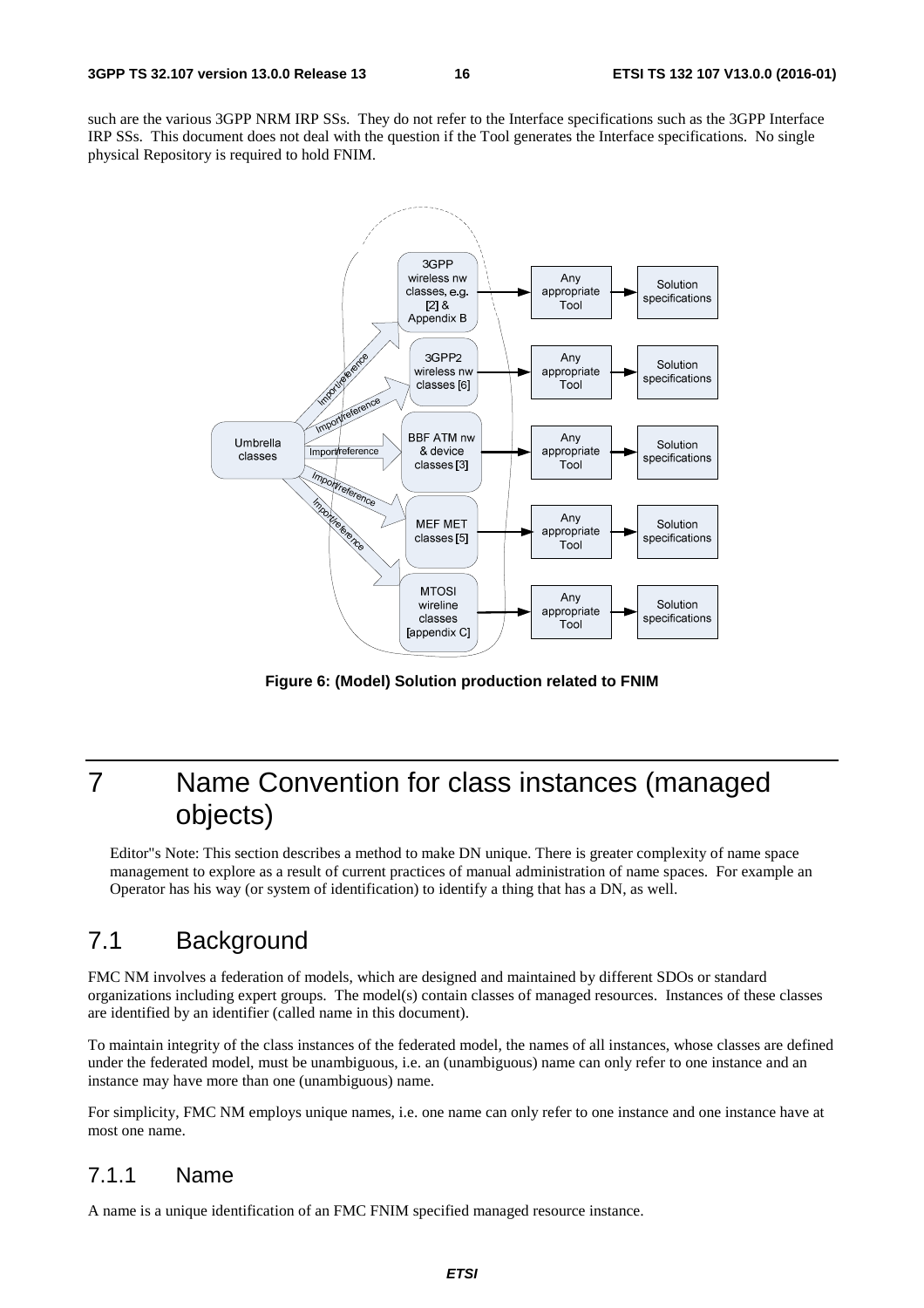#### 7.1.2 Name space

A name space (NS) is a collection of names. This name convention uses a hierarchical containment structure, including its simplest form - the one-level, flat NS (the rightmost NS of Figure 7). This name convention does not support an arbitrarily connected NS, or graph structure, in which a named managed resource can be both child and parent of another named managed resource.

The Figure below shows some examples of supported NSs.



**Figure 7: Examples of supported name spaces** 

#### 7.1.3 Unique names

Names in a NS can be organised as one or more inverted tree hierarchies (see the left-most two NSs of Figure 7). A managed resource instance that contains another one is referred to as the superior (parent), whereas the contained managed resource instance is referred to as the subordinate (child).

FMC NM involves a federation of models, which are designed and maintained by different SDOs or standard organizations including expert groups technology-domain-specific-models. The model(s) contain classes of managed resources. Each instance has a name.

From the perspective of FMC NM, the FMC NS is partitioned into various (sub) NSs. Each (sub) NS is a collection of names of instances, whose classes are defined by the corresponding technology-domain-specific-model.

For illustration, suppose the following Figure 8 shows the (sub) NSs for names of instances whose classes are defined by, say 3GPP/SA5 [4] (the one on the left) and MEF [5] (the one on the right of the figure).



**Figure 8: Two (sub) name spaces** 

This document does not specify the following, since they are specified already by specifications of various technologydomain-specific-models:

The method by which the names within a (sub) NS can be made unique;

This document specifies the method by which names among all (sub) NSs of the FNIM can be made unique.

The following procedural steps apply for operators involved:

Register itself with a domain name (e.g. 'acme.com') with a domain name registrar that is accredited by the Internet Corporation for Assigned Names and Numbers (ICANN), the organization charged with overseeing the name and number systems of the Internet.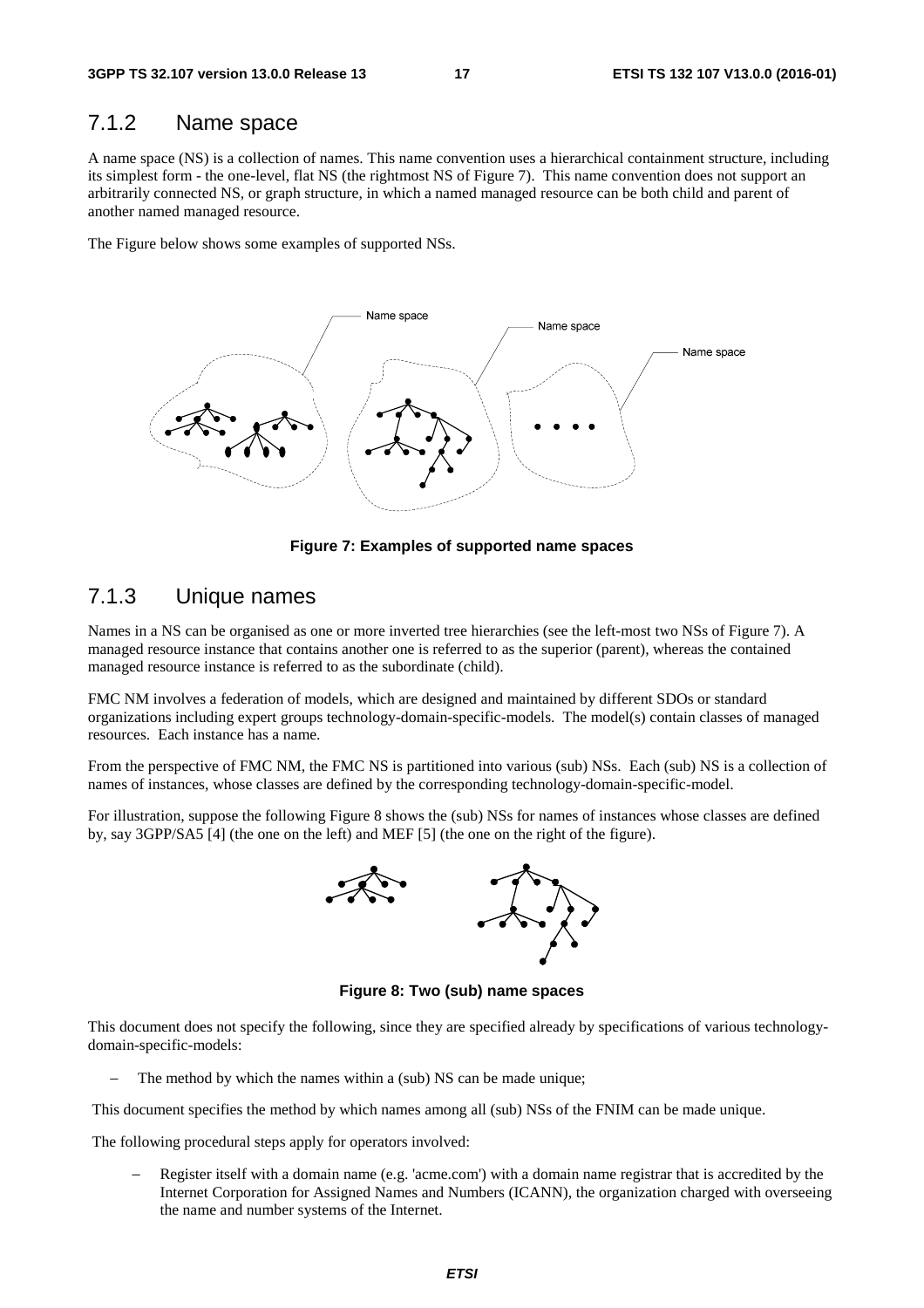- − For each (sub) NS it manages, construct a naming-path using the two domain components (dc=acme, dc=com) from its registered domain name.
	- The name-path may contain just the two domain components from its registered domain name. It may also contain more domain components such as organization units, e.g. (dc=FixedNetwork, dc=acme, dc=com; dc=mobileNetwork, dc=acme, dc=com) or localities, e.g. (dc=montreal, dc=acme, dc=com; dc=Sorrento, dc=acme, dc=com).
- Use name-path as the root of its (sub) NSs.

The following Figure 9 illustrates the use of two name-paths, where one has three and the other has two domain components, as the name-paths for the two (sub) NSs.



**Figure 9: Use of two name-paths**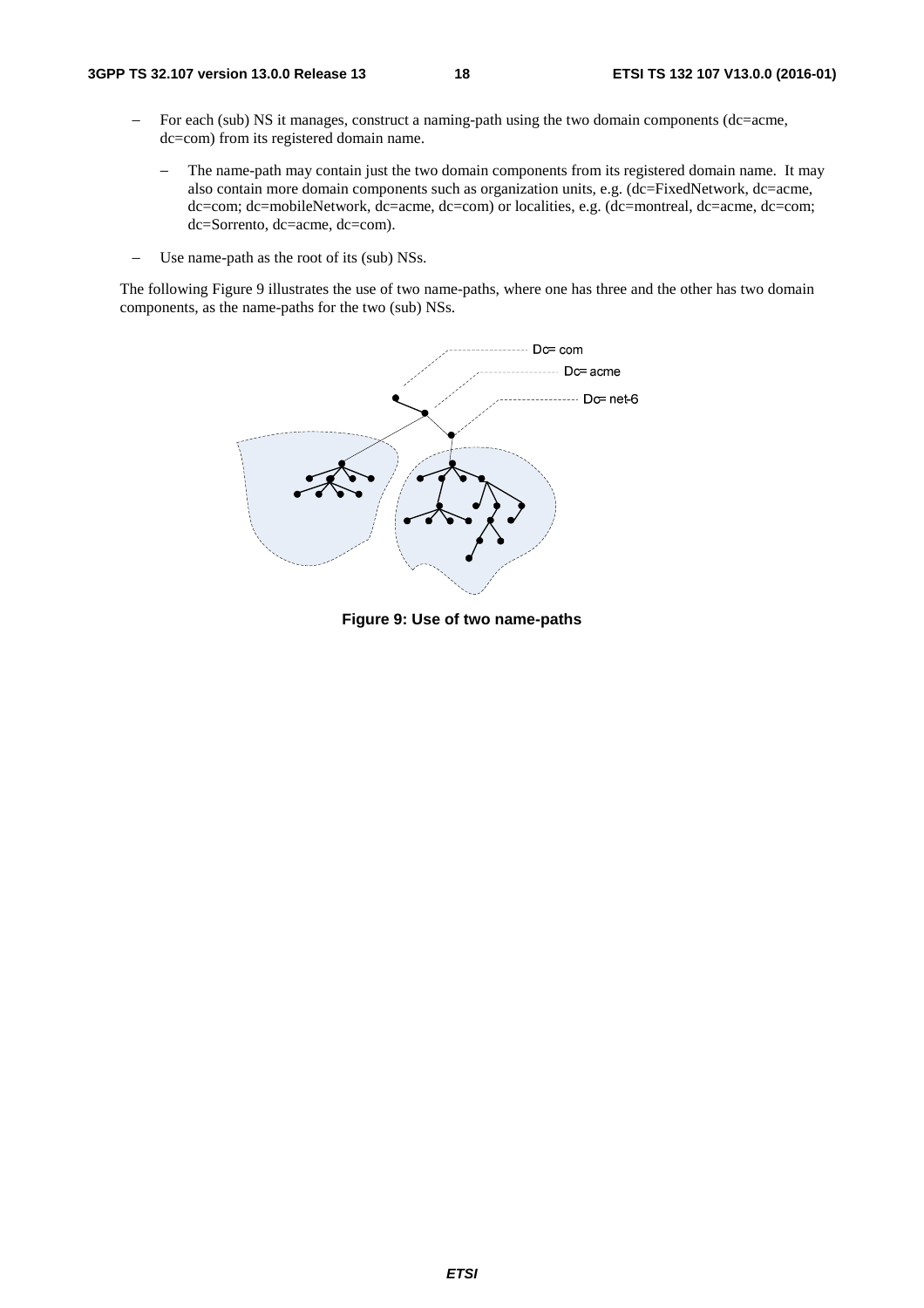# Annex A (informative): Modelling methodology/approach not recommended

This appendix is a graphical presenting of an alternate approach to FNIM. The TM Forum/3GPP Joint Harmonization Project group agreed not to recommend this alternate approach.

One key aspect of this methodology/approach is that it requires one repository for all model components. A consequence of this methodology/approach would be: TM Forum would be charged with the task to produce solution specifications for FMC NM standards.



**Figure 10: Alternative approach to FNIM - not recommended**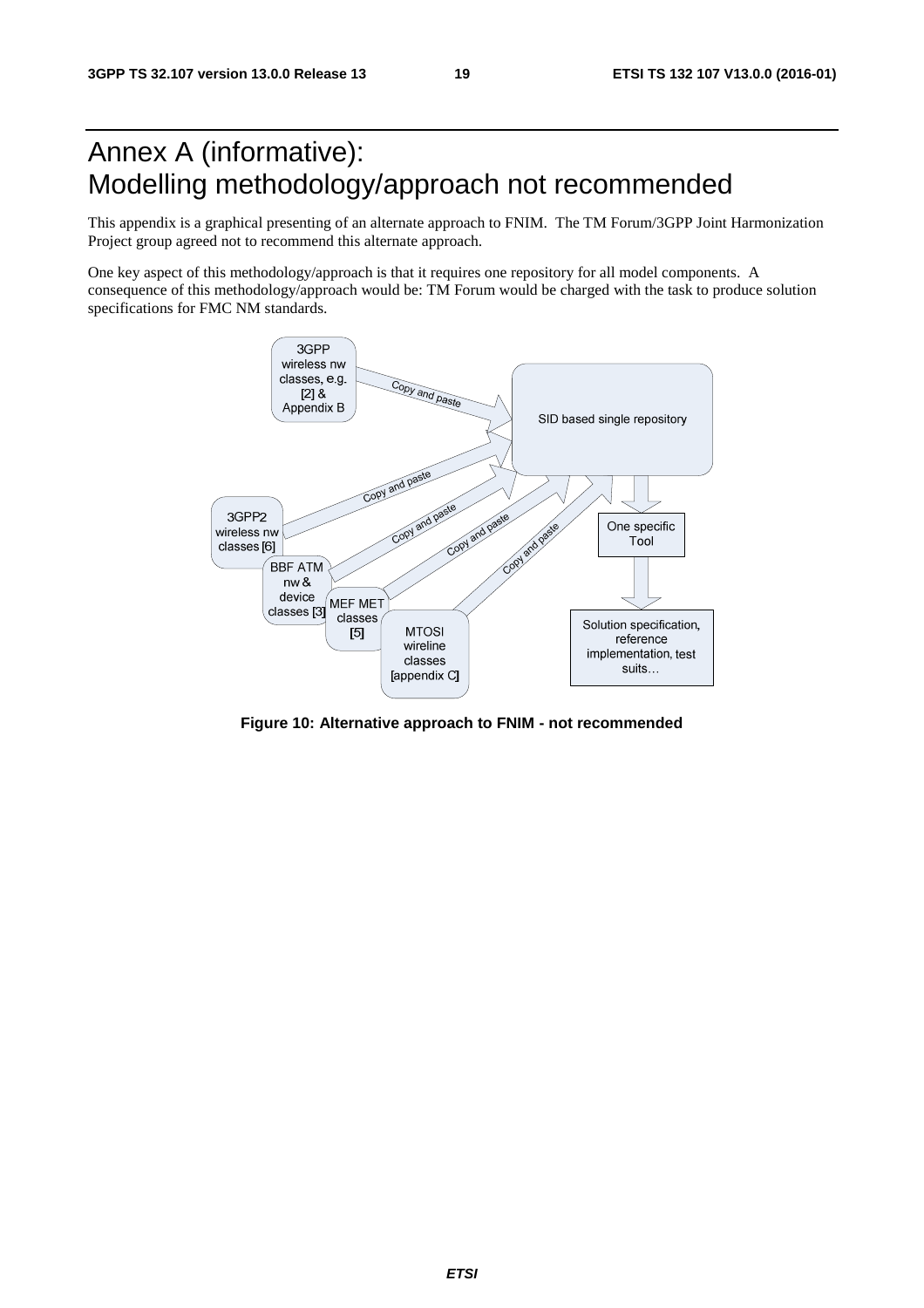### Annex B (informative): 3GPP TS network resource models

This appendix lists the 3GPP TS related to mobile managed resource models. This list is expanding (e.g. number of classes to be modelled is increasing).

The FNIM, described in this paper, does not require a repository to physically hold copies of such specifications (and those of other SDOs or standard organizations including expert group such as BBF"s ATM NM models) for design and generation of FMC NM solutions.

- − TS 32.622 Telecommunication management; Configuration Management (CM); Generic network resources Integration Reference Point (IRP): Network Resource Model (NRM)
- − TS 32.762 Telecommunication management; Evolved Universal Terrestrial Radio Access Network (E-UTRAN) Network Resource Model (NRM) Integration Reference Point (IRP): Information Service (IS)
- TS 32.642 Telecommunication management; Configuration Management (CM); UTRAN network resources Integration Reference Point (IRP); Network Resource Model (NRM)
- − TS 32.752 Telecommunication management; Evolved Packet Core (EPC) Network Resource Model (NRM) Integration Reference Point (IRP): Information Service (IS)
- − TS 32.652 Telecommunication management; Configuration Management (CM); GERAN network resources Integration Reference Point (IRP); Network Resource Model (NRM)
- TS 32.782 Home enhanced Node B (HeNB) Subsystem; Network Resource Model (NRM); Integration Reference Point (IRP): Information Service (IS)
- − TS 32.776 Home Node B (HNB) Subsystem; Network Resource Model (NRM); Integration Reference Point (IRP): Information Service (IS)
- − TS 32.742 Telecommunication management; Configuration Management (CM); Signalling Transport Network (STN) interface Network Resource Model (NRM) Integration Reference Point (IRP); Information Service (IS)
- − TS 32.732 Telecommunication management; IP Multimedia Subsystem (IMS) Network Resource Model (NRM) Integration Reference Point (IRP); Information Service (IS)
- − TS 32.722 Telecommunication management; Configuration Management (CM); Repeater network resources Integration Reference Point (IRP); information Service (IS)
- − TS 32.712 Telecommunication management; Configuration Management (CM); Transport Network (TN) Network Resource Model (NRM) Integration Reference Point (IRP); Information Service (IS)
- − TS 32.692 Telecommunication management; Inventory Management (IM) network resources Integration Reference Point (IRP); Network Resource Model (NRM)
- − TS 32.682 Telecommunication management; Inventory Management (IM) Integration Reference Point (IRP); Information Service (IS)
- − TS 32.672 Telecommunication management; Configuration Management (CM); State Management Integration Reference Point (IRP); Information Service (IS)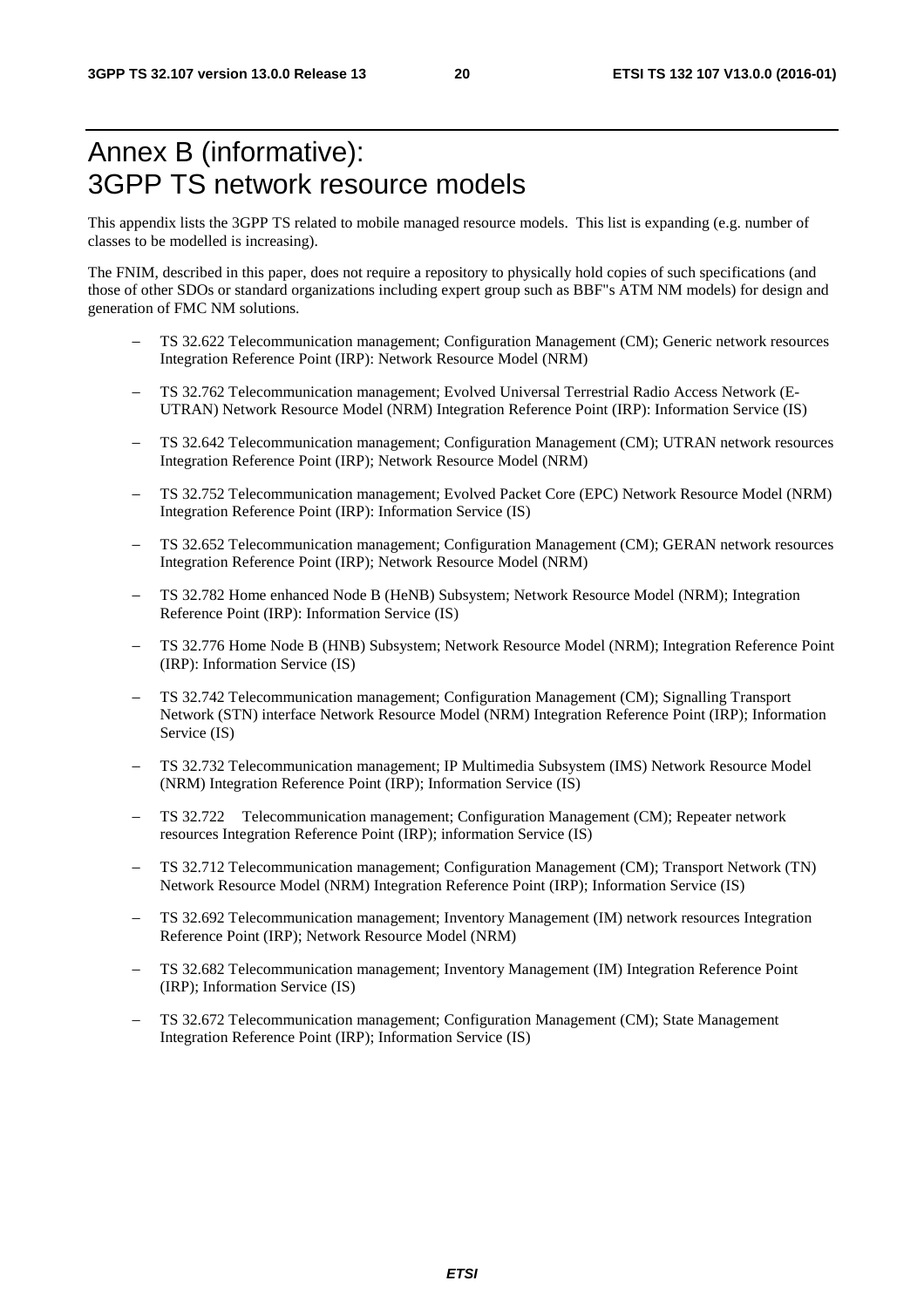# Annex C (informative): TM Forum defined network resource models

Refer to the following for TM Forum defined network resource models (extracted from [7]).

**[S5vTMFa073](ftp://ftp.3gpp.org/TSG_SA/WG5_TM/Ad-hoc_meetings/Virtual-TMF-Align/S5vTMFa073.zip) SID-MTOSI Model for consideration**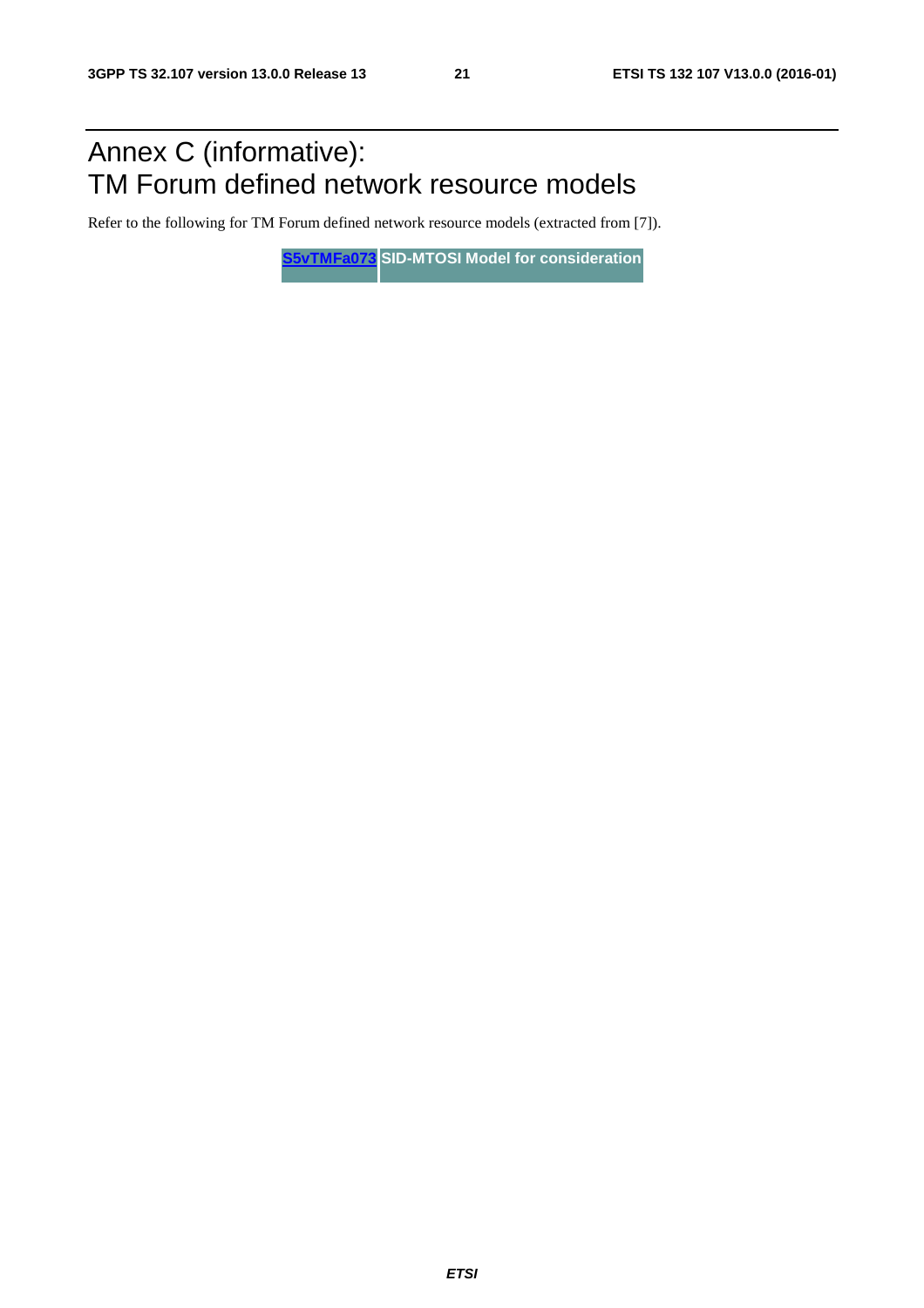# Annex D (informative): Change history

| <b>Change history</b> |       |                     |     |  |                                                      |            |            |  |  |
|-----------------------|-------|---------------------|-----|--|------------------------------------------------------|------------|------------|--|--|
| <b>Date</b>           | TSG#  | <b>TSG Doc.</b> ICR |     |  | <b>Rev Subject/Comment</b>                           | <b>Old</b> | <b>New</b> |  |  |
| 2013-01               |       |                     |     |  | Fixes layout problems                                | 11.0.0     | 11.0.1     |  |  |
| 2013-03               |       |                     |     |  | Fixes the title of the spec by removing a semi colon | 11.0.1     | 11.0.2     |  |  |
| 2014-06               | SA#64 | SP-                 | 001 |  | remove the feature support statements                | 11.0.2     | 11.1.0     |  |  |
|                       |       | 140359              |     |  |                                                      |            |            |  |  |
| 2014-07               |       |                     |     |  | l Correction of link in Annex C                      | 11.1.0     | 11.1.1     |  |  |
| 2014-10 -             |       |                     |     |  | Update to Rel-12 version (MCC)                       | 11.1.1     | 12.0.0     |  |  |
| 2016-01               |       |                     |     |  | Update to Rel-13 version (MCC)                       | 12.0.0     | 13.0.0     |  |  |